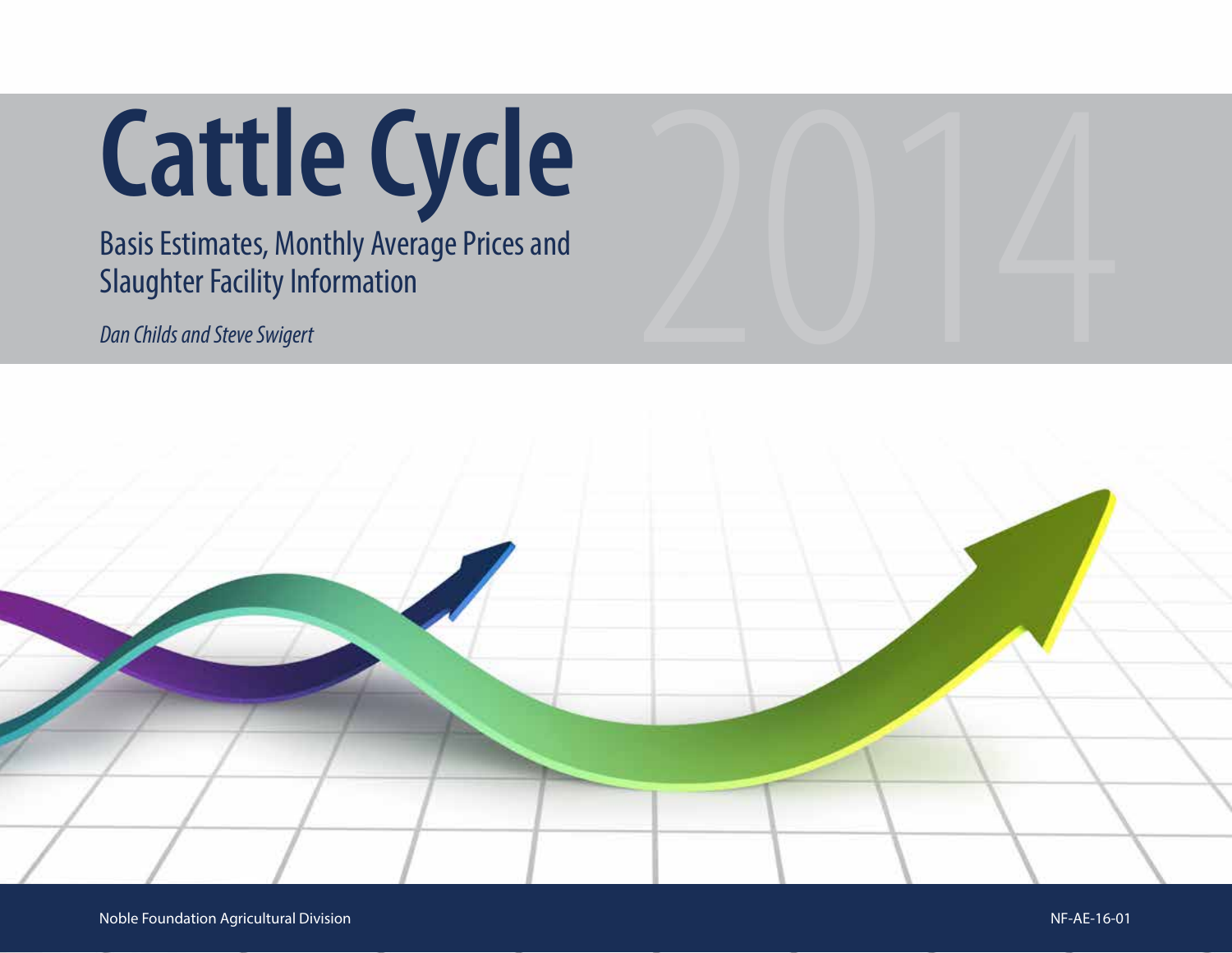#### 2 | Noble Foundation Agricultural Division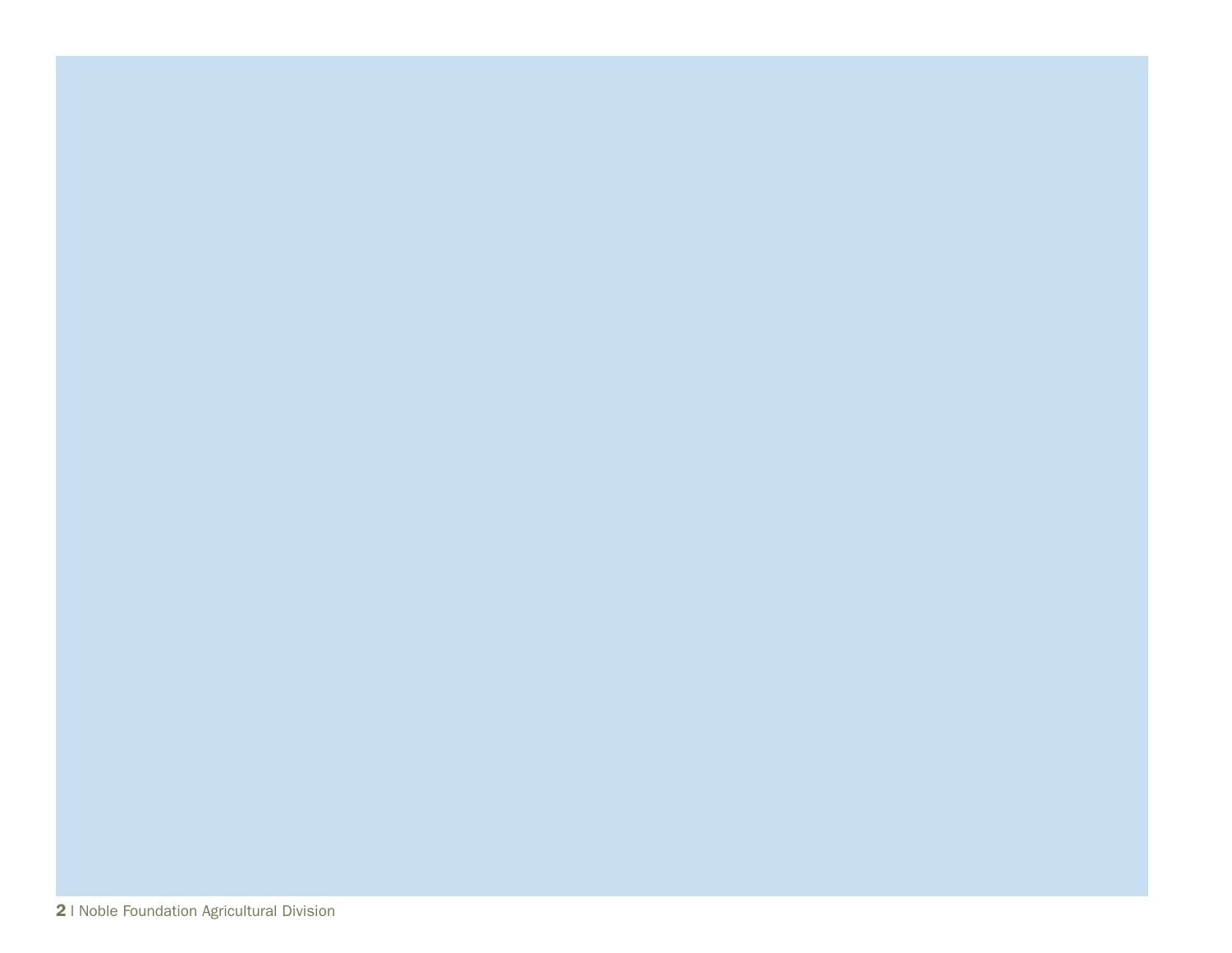## Table of Contents

| $\bullet$ | <b>Explanation and Use of Cattle Cycle</b><br>By Dan Childs and Steve Swigert  | Page 4  |
|-----------|--------------------------------------------------------------------------------|---------|
| $\bullet$ | <b>Steers</b><br>No. 1 Medium and Large Frame                                  | Page 10 |
| $\bullet$ | <b>Heifers</b><br>No 1 Medium and Large Frame                                  | Page 18 |
| $\bullet$ | <b>Slaughter Steers</b><br>Choice 2-3                                          | Page 25 |
|           | • Slaughter Cows<br>No. 1-2 All Weights                                        | Page 27 |
| $\bullet$ | <b>Replacement Cows</b><br>Calculations 2005-2014                              | Page 29 |
| $\bullet$ | <b>Monthly Average Basis</b><br>Calculations 2011-2013                         | Page 31 |
| $\bullet$ | <b>Cattle Inventory and Price Cycle</b>                                        | Page 33 |
| $\bullet$ | <b>Slaughter and Processing Facilities</b><br><b>Federal, State and Custom</b> | Page 36 |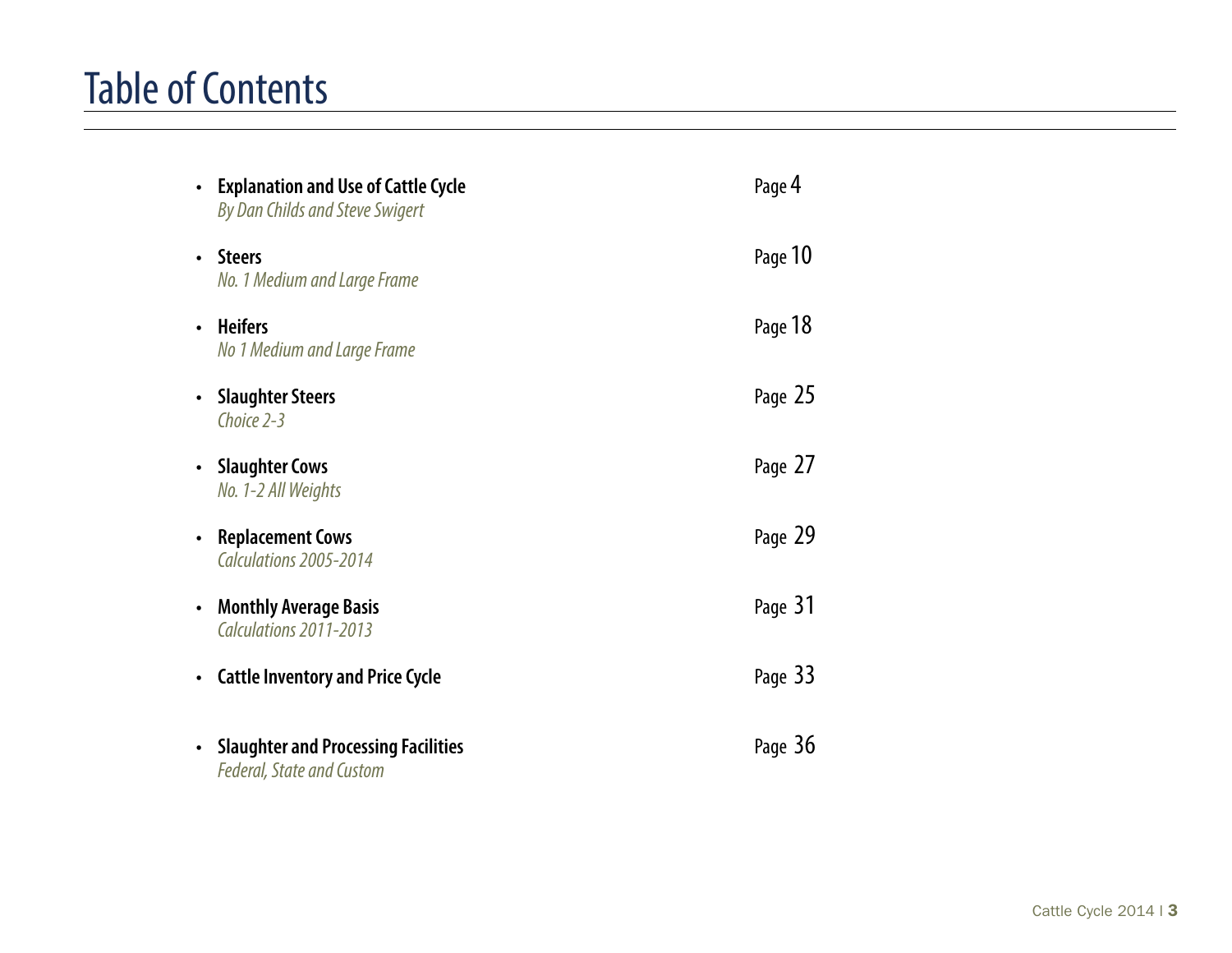### **Cattle Cycle**

### **Introduction**

A cattle cycle exists because of the accumulation and liquidation of cattle inventory. Accumulation is a period of increasing cattle numbers, while liquidation is a period of decreasing cattle numbers. Cattle producers expand and contract their herd size in response to cattle prices or profits as weather and external factors permit. As prices increase and more profits are made, producers begin to increase their herd size as Mother Nature allows. This causes the total cattle inventory to increase, creating a larger supply, and prices begin to drop. When prices decrease, cattle producers reduce their herd size. With a smaller national herd, the supply of beef will decline. If demand stays constant or increases, prices will strengthen, thus creating a cattle cycle.

Cattle cycles are typically about 10 years in length with a six- to eight-year accumulation period and a three- to four-year liquidation period. The cattle cycle that lasted from 1990-2004 was longer than normal. The accumulation phase lasted six years while the liquidation phase lasted eight years. A possible reason for the extended liquidation period is the drought during the late 1990s and early 2000s. With limited forage availability, producers could not react to the increasing

prices as quickly as usual. Instead of increasing herd sizes, producers continued to decrease inventory.

The cattle cycle is measured over several years, but there are seasonal price patterns within each year that must be considered. A seasonal price pattern is a pattern that is completed and repeats itself once every 12 months. In recent years, these seasonal price patterns have been considerably different than historic seasonal price patterns, indicating increased market volatility in the beef cattle industry. However, by studying and understanding the cattle inventory and price cycles, a producer can plan for the future of his or her operation. Historic basis calculations can also help a producer plan for the future. Basis is the difference between the local cash price and a nearby (closest to expiration) futures contract price: basis = cash price - futures price. Basis exists because the futures and the cash price on a given date differ due to location, quality or time of delivery.

Basis is much easier to predict than the actual price level. This is because factors that affect commodity cash prices simultaneously affect the futures price in approximately a 1-to-1 ratio. If the futures prices historically increase by \$1 in a given month, it is likely that cash prices will also increase by \$1 during that month. If the

equation for basis is rearranged, the following relationship is discovered: futures price + basis = cash (FP + B = C). This is a tool that hedgers can use to predict an expected sale price (short hedge) or an expected buy price (long hedge) for a group of cattle. The hedger would simply add the current live cattle futures contract he or she wishes to sell to the historical basis estimate for that same time period.

So the question that remains is how a cattle producer can use the information provided by the cattle price cycle graphs and historical basis calculation tables to make decisions about an operation's future. The answer is that it depends on the type of cattle operation he or she is managing. Whether it is a cow-calf, stocker or feedlot operation, the process of using these tools for planning is similar, but for each operation, a different price cycle and set of basis calculations is considered. In addition to the futures market, the options market is another alternative for managing price risk. In the options market, a purchaser can buy or sell puts and/or calls. Purchasing a put option gives the right, but not the obligation, to go short (sell) one futures contract at a selected strike price. On the other hand, purchasing a call option gives the right, but not the obligation, to go long (buy)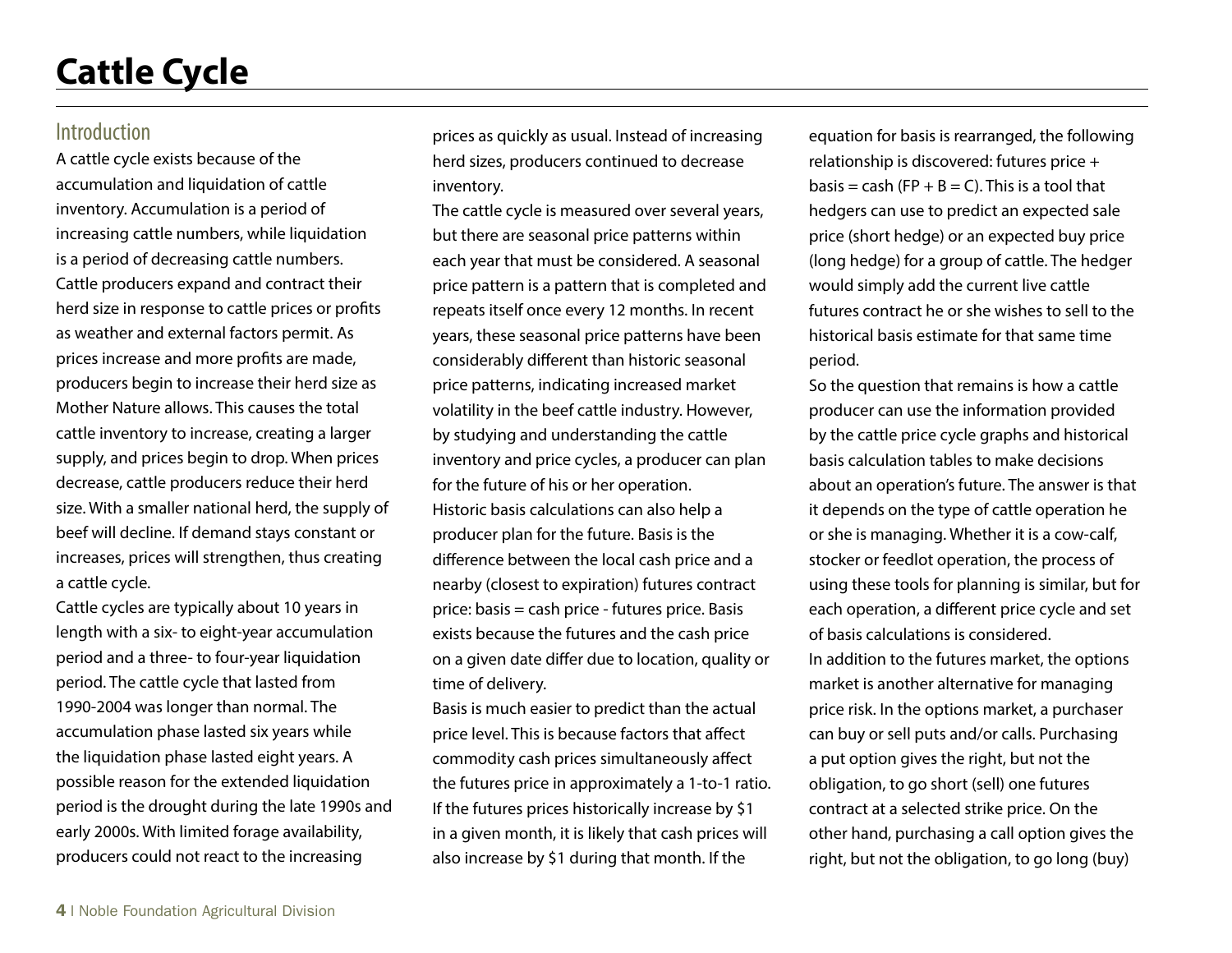one futures contract at a selected strike price. An examination of option strategies is not included in this book's discussion.

### Cow-calf Operation

Cow-calf operations must be aware of several sets of price cycles. It is important to know price trends for calves in the weight classes that would be marketed. This most likely would include 300- to 400-, 400- to 500-, and 500- to 600-pound feeder steers and heifers, since most 6- to 7-month-old, freshly weaned calves are in these weight ranges. The producer would also want to know price trends on slaughter cows. Although more calves are sold than cows, 10 to 30 percent of a cow-calf producer's income is from cull cows. Therefore, it is essential to be aware of when to market cull cows so that higher revenues may be achieved.

Not only is it important to know which price cycles to reference, but it is equally vital to be familiar with their general trends. In the case of analyzing cattle price cycles, it is preferable to look at the 10-year average. For 300- to 600-pound feeder calves, the trends for steers and heifers are similar (pp. 11-13, pp. 19-21).

Cow-calf operations have two calving season choices: spring calving or fall calving. Spring calving operations usually wean 300- to 600-pound calves in October. Looking at the 10-year average price cycle graphs for 300- to 400-, 400- to 500-, and 500- to 600-pound feeder steers, one can see that October tends to have lower prices than either September or November (pp. 11-13).

Since late fall is when a producer would typically want to sell, it might be best to look at other options like early weaning or holding calves through a preconditioning program to avoid October prices. When choosing between early weaning and preconditioning, typically the better choice is to precondition the calves. Weaning and feeding the calves for another month will cost more money, but selling at a higher price per pound and at a heavier weight may increase profits. For example, the 10-year average seasonal index for 400- to 500-pound steers is roughly \$101 in October (p.12). If, instead of selling in October, the rancher chose to precondition for two months and sell in December, the 10-year average seasonal index increases to near \$105. This is a 4.95 percent increase, assuming the cattle remain in the same weight class. Cattle typically gain 50 to 100 pounds during the preconditioning period. Always consider the cost of gain relative the value of gain to determine profitability.

Fall calving operations usually wean 300- to 600-pound calves in June (pp. 11-13, pp. 19-

21). When examining the 10-year price cycles for steers and heifers in this weight range, one can see that July prices tend to be lower than prices in May or June. In the case of fall calves, it might be best to sell calves immediately after weaning in May or June or precondition calves until August. Again, the preconditioning option may increase revenue on the calves since both price per pound and number of pounds sold will typically increase and will avoid the discount of unweaned calves.

Prices for slaughter cows are also a concern for cow-calf operations. Spring calving operations make culling decisions in October or November, so this is when a producer would cull cows that are too old, consistently have small calves or are open. When taking a look at the 10-year price cycle graph for cutter cows, one can see that prices reach a seasonal low in November (p. 28). Revenues for cull cows increase on average by 14 to 15 percent by waiting until February or March to sell. Unfortunately, this waiting period is during winter feeding so, depending on the cost of feeding the cows, the increased revenue from waiting may not increase profits.

Fall calving operations, on the other hand, make culling decisions in June or July. Again looking at the 10-year price cycle graph for cutter cows, one can see that prices peak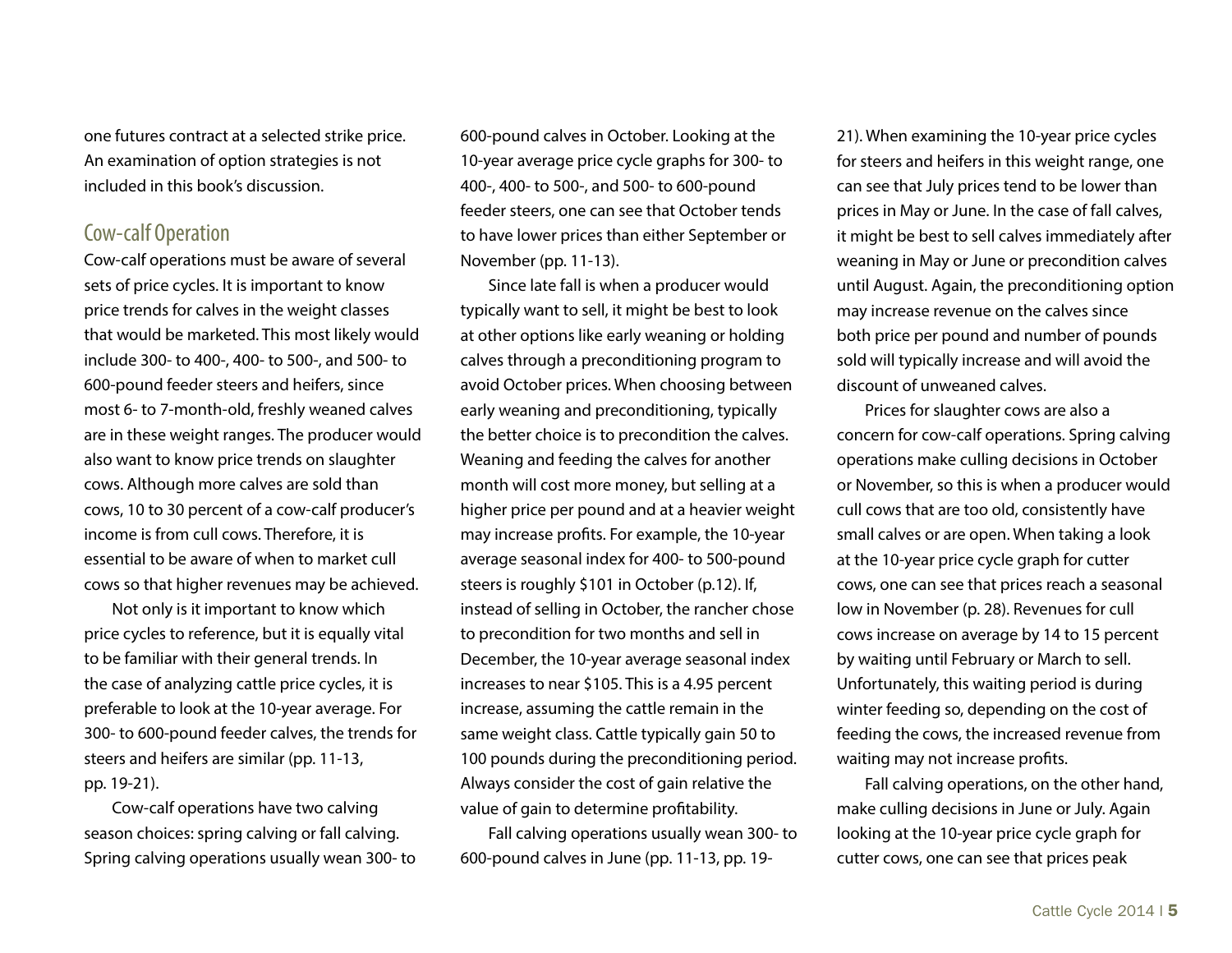during April (p. 28). A producer in this situation would want to go ahead and sell any identified cull cows rather than wait a few months. This would allow for the highest possible revenues for cull cows. For example, the 10-year average price for cutter cows in November is \$50.97 per cwt. If the producer waited until February to sell the cows, the 10-year average price increases to \$58.07 per cwt. That means there is about a 13.9 percent increase in price per cwt. This result will increase revenue, but a producer must continue to monitor costs and current market trends to ensure that the strategy leads to increased profitability.

A cow-calf producer might be interested in hedging a group of feeder steers on the futures market. It is possible to use historic basis calculations to predict the expected sale price for the calves at a future time.

For example, suppose that in April a cowcalf producer decides to hedge a group of 500- to 600-pound feeder steers and wants to know the expected sale price in November. Assume the November feeder cattle contract is currently trading at \$160 per cwt. Looking at the average basis calculation table, one can see that the 2011 to 2013 Oklahoma City Average Basis for 500- to 600-pound feeder steers in November is \$13.86 per cwt (p. 32). The expected sale price in November is then

 $$160 + $13.86 = $173.86$  per cwt (FP + B = C). Note that this is only an expected sale price and not the actual sale price. A producer would need to consider sale costs, including transportation and commission costs. Until hedged, the difference between the two prices can be credited to the difference between actual and expected basis and/or changes in futures price. Also be aware that feeder steer and heifer basis for all weight classes is computed using the feeder cattle futures contract, but cash prices will vary among different sexes and weights. So it is important to look at the basis for the appropriate group that a producer wishes to hedge (p. 32).

### Stocker Operations

A stocker operator needs to know price information on both small and large feeder calves. This is because the stocker operator buys 300- to 600-pound calves from the cowcalf producer, feeds them for five to six months and sells 600- to 900-pound yearlings. The operator will want to purchase the calves at a low price and sell at a high price per head, so the price cycle graphs must be analyzed carefully for seasonal highs and lows within the respective weight classes. Stocker operations can feed winter and/or summer stockers. In northern Texas and southern Oklahoma, winter stockers are typically grazed on winter wheat

pastures while summer stockers are grazed on native or introduced warm-season grasses.

A winter stocker operation typically has a grazing period between Nov. 15 and May 15. According to 10-year averages for 300- to 600-pound feeder steers, prices in October tend to be lower than in November (pp. 11-13). Therefore, the best time to buy the calves is perhaps a few weeks earlier than the predicted grazing period to take advantage of lower purchase prices. However careful consideration should be given to weather conditions in October. Fluctuating temperatures of daytime highs to nighttime lows can increase morbidity and/or mortality and therefore wipe out any price advantage of buying in October. After the six-month grazing period, the stocker operator has 600- to 900-pound yearlings to sell.

Looking at the 10-year price cycles for 700 to 800- and 800- to 900-pound feeder calves, one can see that May prices are historically lower than June prices (pp. 15-16, pp. 23-24). In this case, the stocker operator would be able to increase revenues by keeping the cattle a few weeks longer than the typical grazing period.

Summer stocker operations buy 300- to 600-pound calves in the spring, graze them on summer pastures and sell 600- to 900-pound yearlings in the fall. A typical grazing period for summer stockers begins April 1 and ends somewhere between July and September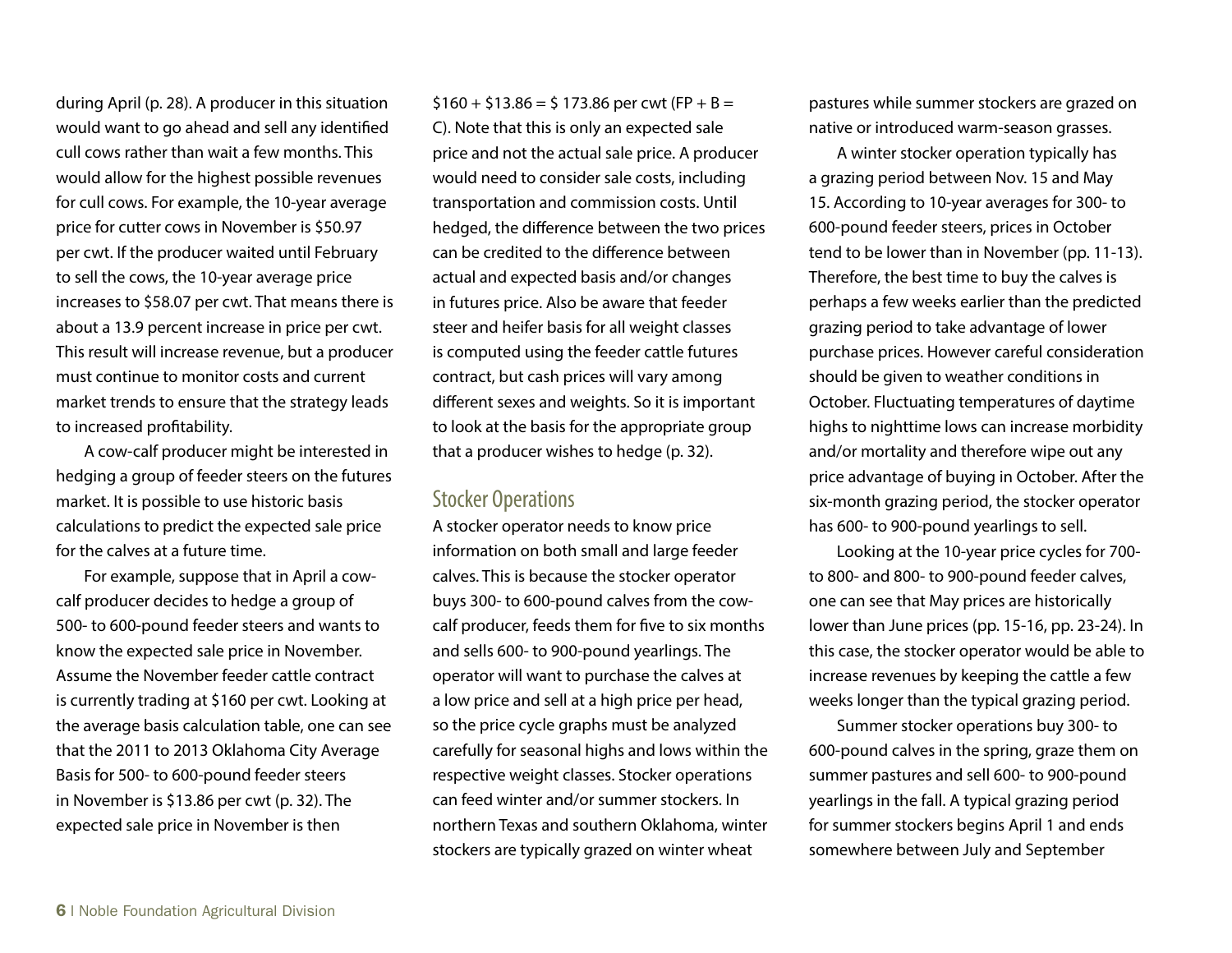depending on available grazing land. Referring to the 10-year average price cycle graph for 300- to 600-pound feeder calves, February tends to have lower historical prices than March, so an operator might want to purchase in February at the lower price, depending upon availability of feed and/or forage (pp. 11-13 pp.19-21). After grazing the calves through the summer, the stocker operator is ready to sell 600- to 900-pound yearlings.

The 10-year price cycle for steers and heifers reveals that there is very little price difference between July and September, but there is additional added weight. It would be acceptable for the operator to sell the yearlings at any point during this period. One might experience increased revenues from the additional weight, but the additional costs of the weight need to be examined to determine profitability.

A stocker operator, such as a cow-calf producer, may want to short hedge or sell a futures contract on a group of cattle to lock in a sale price. But the possibility also exists for a stocker operation to hedge long by purchasing a futures contract prior to purchasing cattle to lock in a purchase price.

For example, assume that it is August and a farmer is preparing to plant winter wheat. The producer wants to purchase a group of stocker cattle to graze the wheat from mid-November

to mid-May. So the appropriate action is to hedge long (purchase a futures contract) on a November feeder cattle contract. Suppose it is currently trading at \$160 per cwt. The 2011 to 2013 Oklahoma City Average Basis table shows that the November basis for 500- to 600-pound feeder calves is \$13.86 per cwt (p. 32). So the expected buy price for the cattle is \$160 +  $$13.86 = $173.86$  (FP + B = C). Notice that this price is the same as the expected sell price computed for the cow-calf producer. This is because the cow-calf producer is theoretically selling to the stocker operator, so prices computed are for the same transaction.

Another option with summer stockers is to retain ownership through the feed yard until the cattle are slaughtered. Summer stockers that enter a feedlot in July will generally be slaughtered four months later in November. When examining the 10-year average slaughter steer price cycle, one can see that prices peak in November (p. 26). This might be an option to take into consideration, but it would be important to determine a breakeven price for the cattle before making a decision.

### Feedlot Operation

A feedlot operation has two options for buying calves: buy young, freshly weaned feeder calves (500 to 600 pounds) or buy larger feeder yearlings (600 to 900 pounds). The feed-

lot then feeds out the calves and sells a 1,100 to 1,300-pound animal to a nearby slaughter facility. The feedlot manager is interested in low purchase prices for feeder calves per head and high sale prices of slaughter animals per head. The weight of the calves being purchased determines the cattle price cycle on which the feedlot will focus.

A feedlot that is buying calves that have just been weaned would be interested in the 500- to 600-pound feeder steer and heifer price cycles (p. 13, p. 21). These graphs reveal that the lowest priced months to purchase cattle based on 10-year averages are October through February depending on sex classifications.

Since the calves are young, they usually have a feeding period of 180 to 220 days. The January calves would be slaughtered in July or August. The 10-year price cycle graph for slaughter steers shows that June prices are the lowest of the year (p. 26). In this scenario, it would be advisable to feed cattle an extra month to catch the higher August prices and increase revenues, assuming that the costs don't exceed the benefits. If the calves entered the feedlot in October, they would be slaughtered in April or May.

Feedlot operations also can buy larger calves that have been previously owned by a stocker operation. These calves are bought at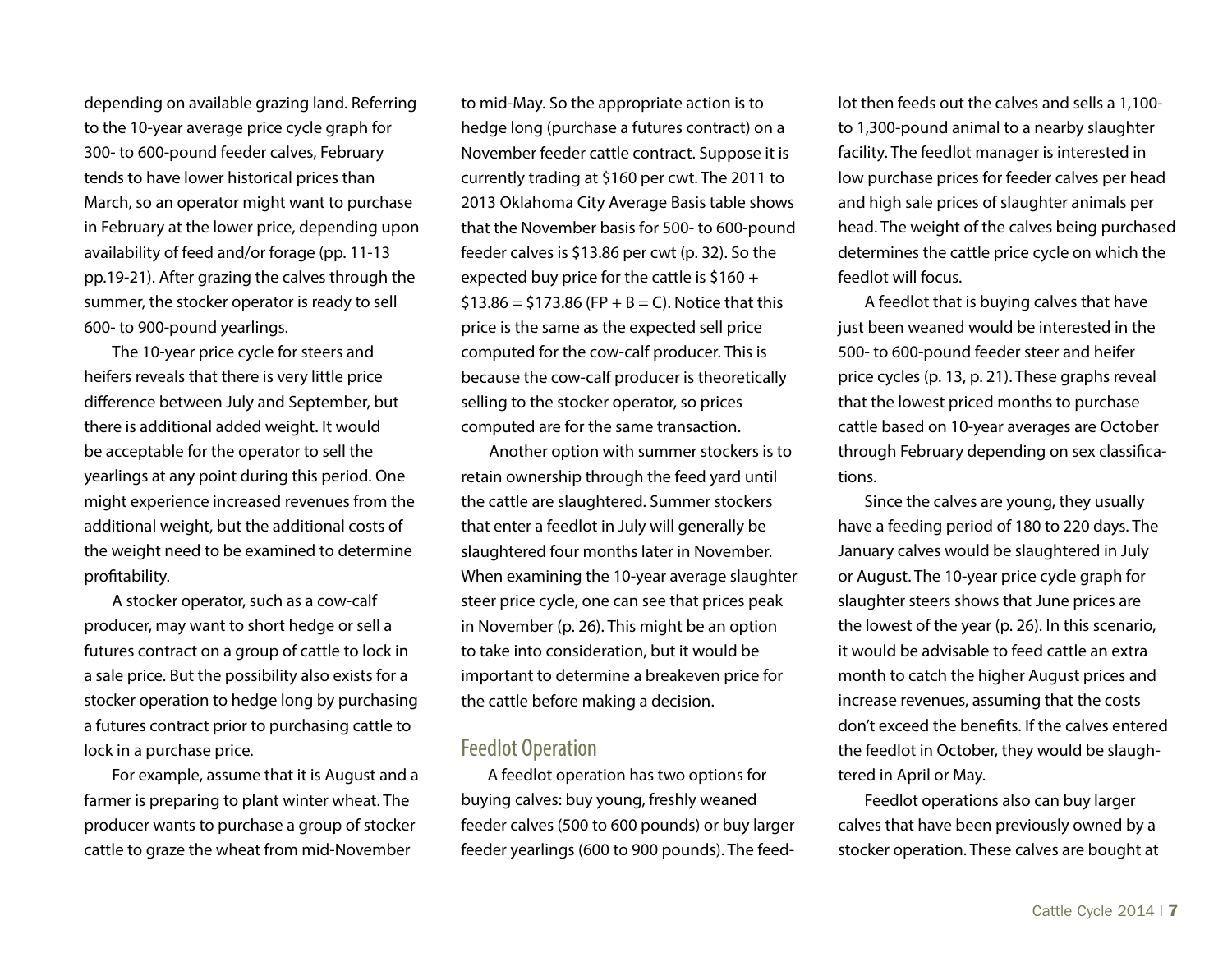600 to 900 pounds. The 10-year price cycles for those weight classes show that the lowest and best purchase prices range from January through March (pp. 15-17, pp. 22-24). These larger calves have a feeding period of 150 days and are sold and slaughtered from June to August. Referring to the 10-year slaughter steer price cycle graph, prices drop from May to July (p. 26). In this case, it would probably be best to sell the cattle in May before prices began to drop.

A feedlot manager might be interested in short hedging (selling a futures contract) a group of steers that will be sold in the future. For example, assume that it is January and the feedlot has just bought a group of steers to feed until May. The manager would want to look at the June live cattle futures because it is the contract nearest to, but not before, the date when the cattle would finish in May. Suppose the contract is currently trading at \$126 per cwt and the basis for the 2011 to 2013 May slaughter steers for Texas and Oklahoma is \$3.72 per cwt (p. 32). The expected sale price for the group of steers in May is  $$126 + $3.72$ = \$129.72 per cwt. This process helps to determine the approximate selling price in May.

### Slaughter Operations

Slaughter facilities are the beginning of the process of turning live animals into marketable food products. There were 32,462,300 head of cattle slaughtered in the United States in 2013, with 5,934,800 head being slaughtered in Oklahoma and Texas alone. The number of cattle slaughtered nationally was down 1.5 percent, and the number slaughtered in Oklahoma and Texas was down 9.2 percent from 2012 to 2013. Although the meat packing industry has seen a shift to consolidation in recent years with JBS purchasing Smithfield Beef and their cattle feeding operations in late 2008, many small packers are still active in the changing industry. Many rural Americans still take pride in consuming and marketing their own home-raised livestock, including cattle, swine and poultry.

Meat inspection became law under the Federal Meat Inspection Act of 1906. It required inspection of red meat products sold in interstate and foreign commerce. In 1967, this act was amended with the Wholesome Meat Act, which established the Federal-State Cooperative Inspection Program. Every business that produces meat, poultry, meat products or poultry products for resale by themselves or another party must operate under either state or federal meat inspection regulatory requirements.

Oklahoma is one of 28 states with a meat inspection program. The state programs are considered to be at least equal to the federal

meat inspection system. Products processed under the state inspection systems can be sold only in the states where they are processed. If the meat, poultry, meat products or poultry products are to be sold across state lines, they must be processed under supervision of the USDA Food Safety and Inspection Service (FSIS). The organizational structure of the FSIS consists of a slaughter inspection division, a processed meat inspection division, a technical services division, and a compliance and evaluation staff. Each division has defined responsibilities in monitoring meat and poultry products for wholesomeness and labeling accuracy.

The Noble Foundation Agricultural Division consultation program serves producers in southern Oklahoma and northern Texas. There are 26 custom slaughter facilities in this area, 21 of which are state inspected facilities in Oklahoma and five of which are federally inspected facilities in Texas. A list of state inspected facilities in Texas could not be compiled for this report.

### Replacement Cattle

An important management decision that cow-calf producers encounter every year is how to replace their culled cows or expand their herd. A typical cow-calf producer culls 10 to 15 percent of their herd every year, which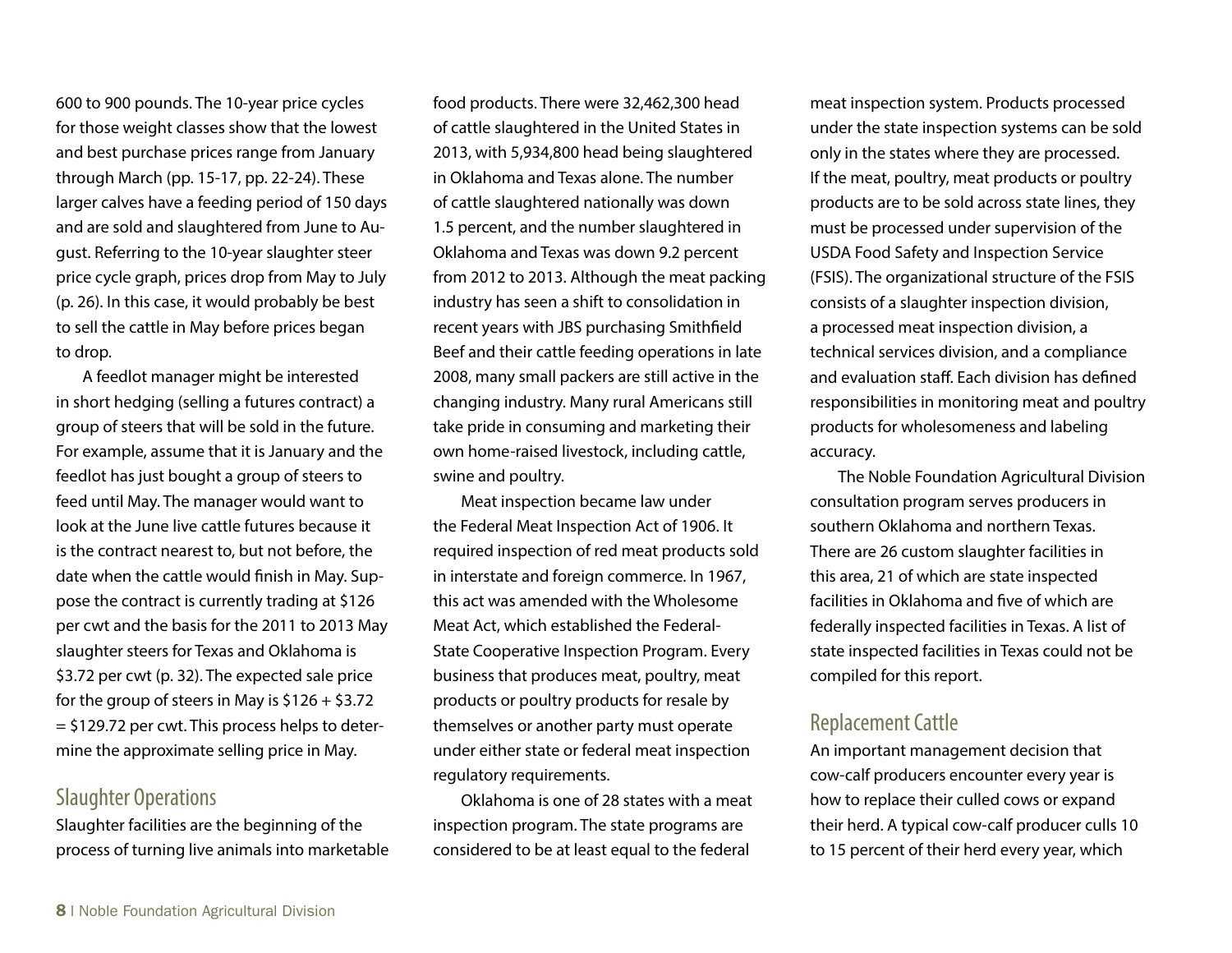accounts for 10 to 30 percent of their revenues. After culling, producers need to decide how they will replace the culled cows – with bred cows, bred heifers or pairs.

Other than replacing internally, a producer has three main options from which to choose when selecting replacements. The first option is to purchase a bred cow. The five-year average of bred cows shows that the lower prices occur in November and December, with higher prices in the spring (p. 30). While purchasing bred cows in these months may result in a lower price per head, one would need to consider the cost to feed these animals through the winter months to ultimately determine the optimal time to purchase for the operation.

### **Summary**

Examining the cattle price cycle and basis calculations can be beneficial for decision making within many types of cattle operations. Basis tables can help producers determine net prices when using either futures contracts or options. By looking at the seasonal highs and lows, and trends for the price cycles, one can determine the best times to market cattle. This can help an operation increase revenues significantly, but it is important to remember that increasing profit is the main goal of a business; therefore costs must be taken into consideration as well.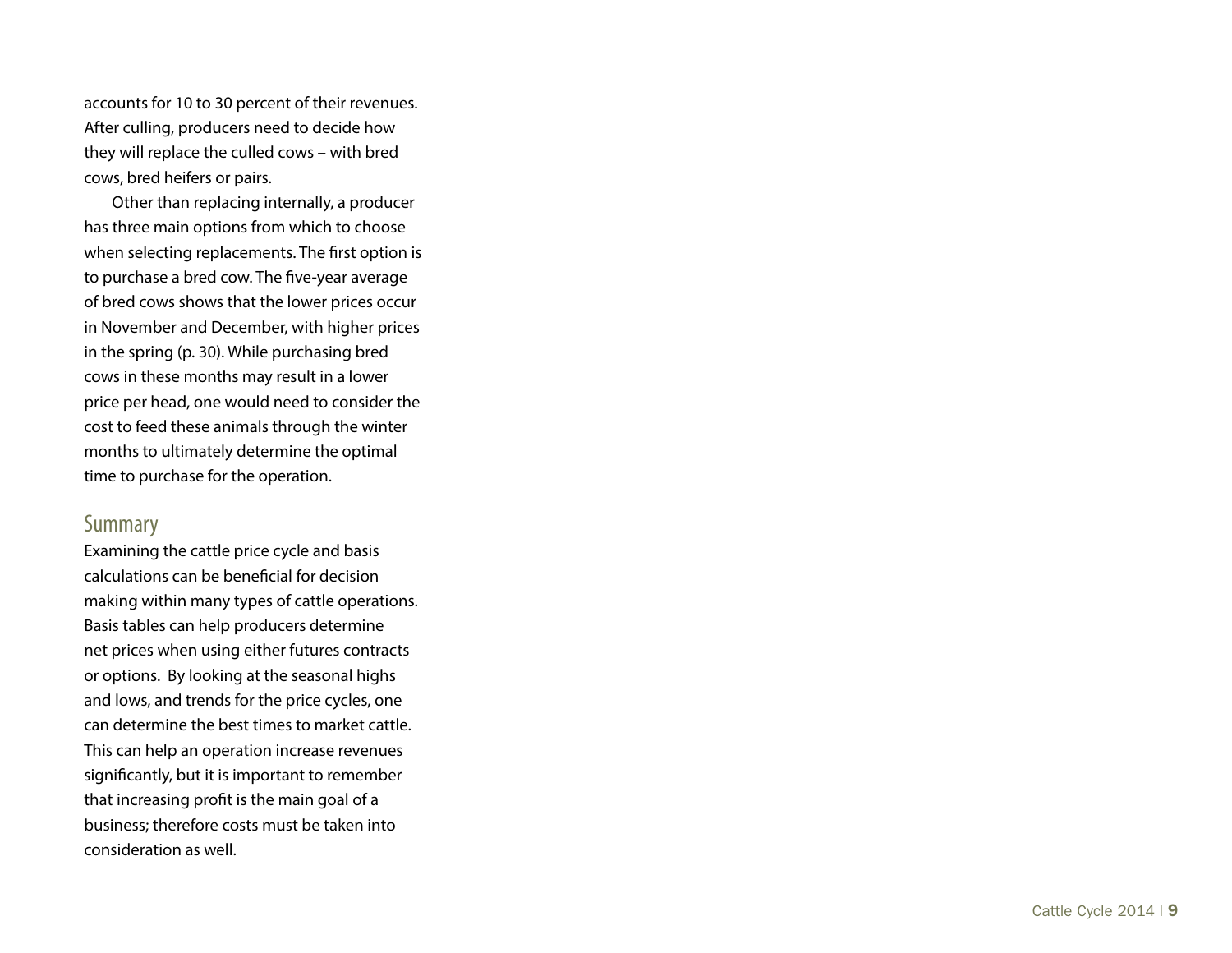## **Steers**

*No. 1 Medium and Large Frame*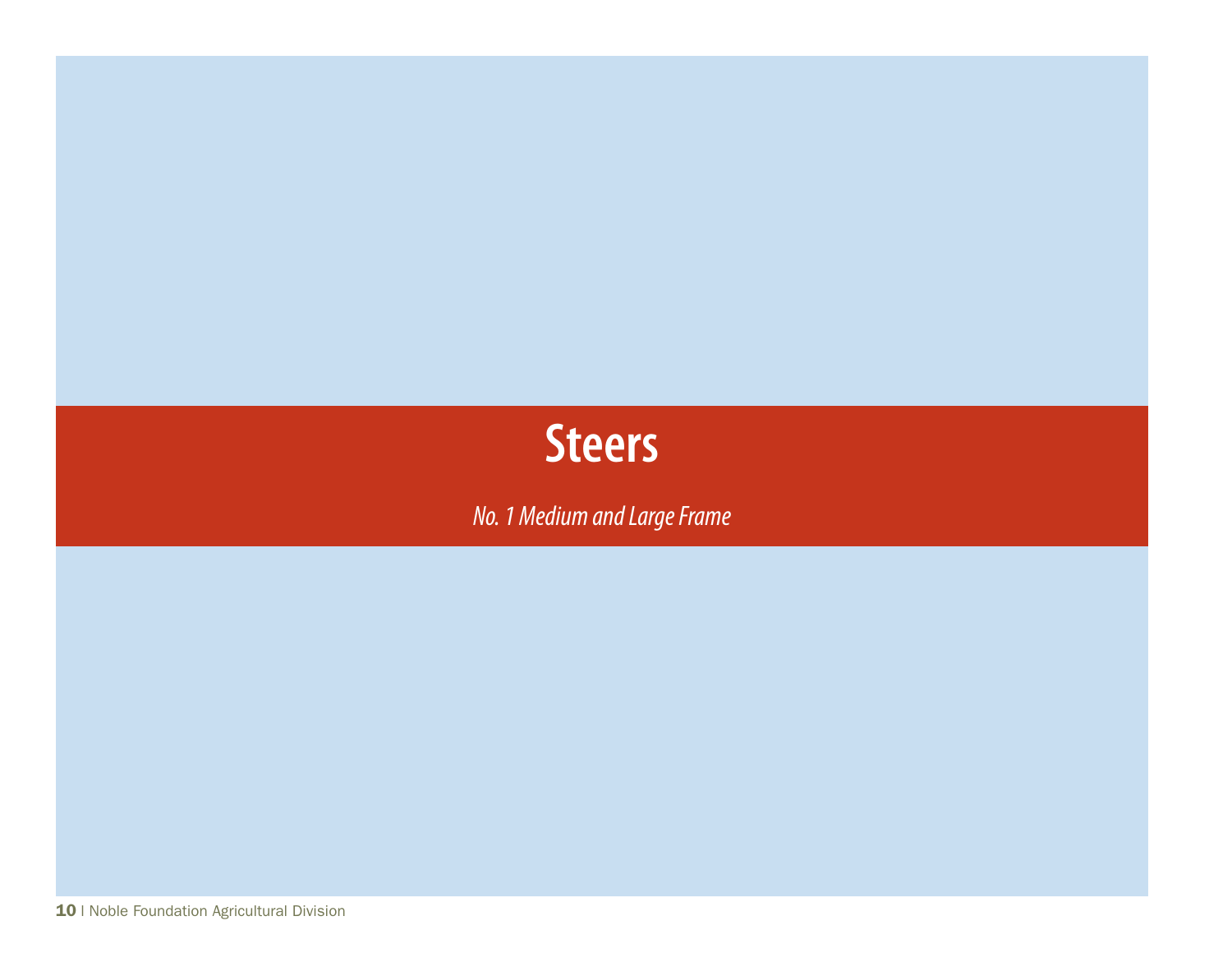

Cattle Cycle 2014 | 11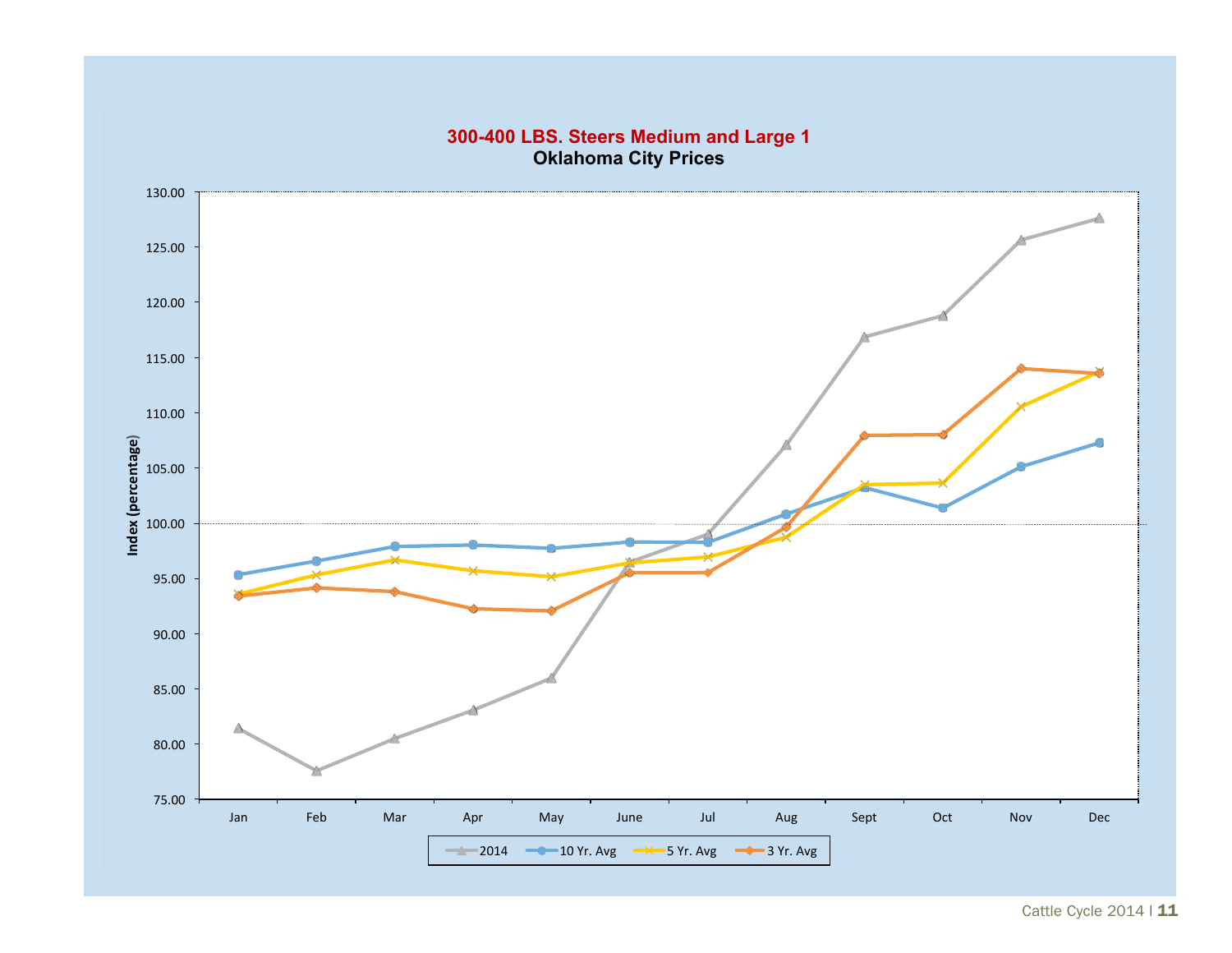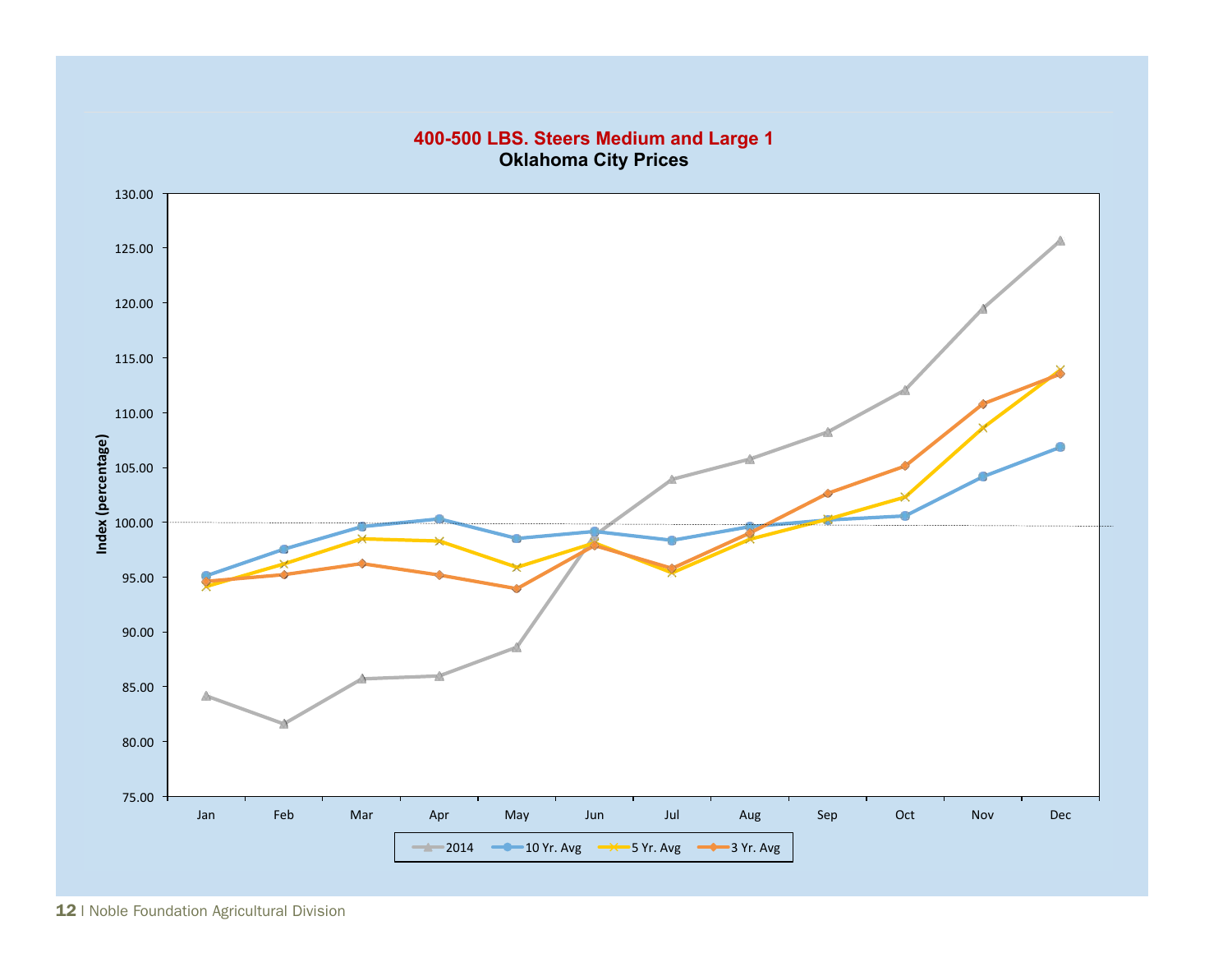

#### **500-600 LBS. Steers Medium and Large 1 Oklahoma City Prices**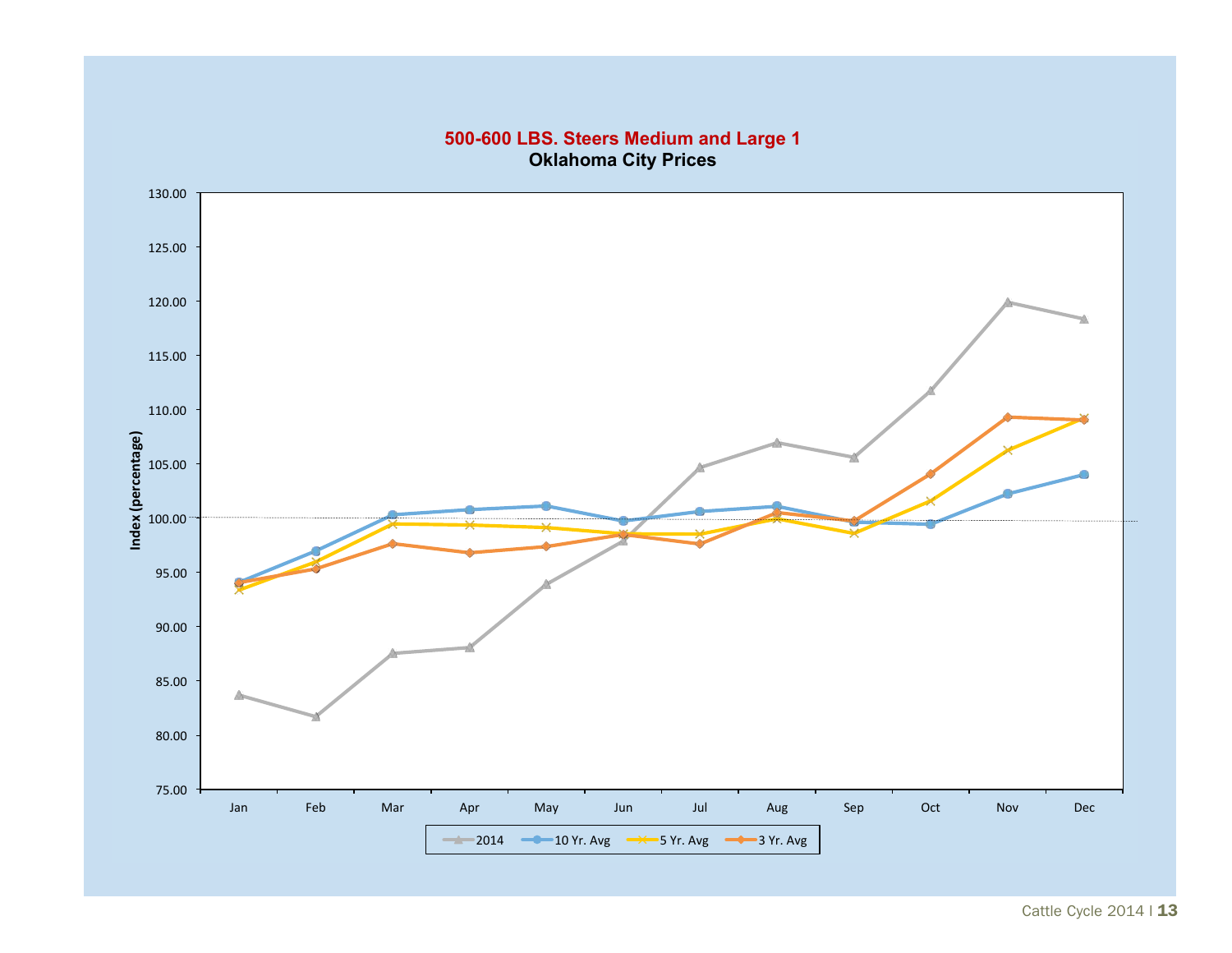#### **600-700 LBS. Steers Medium and Large 1 Oklahoma City Prices**

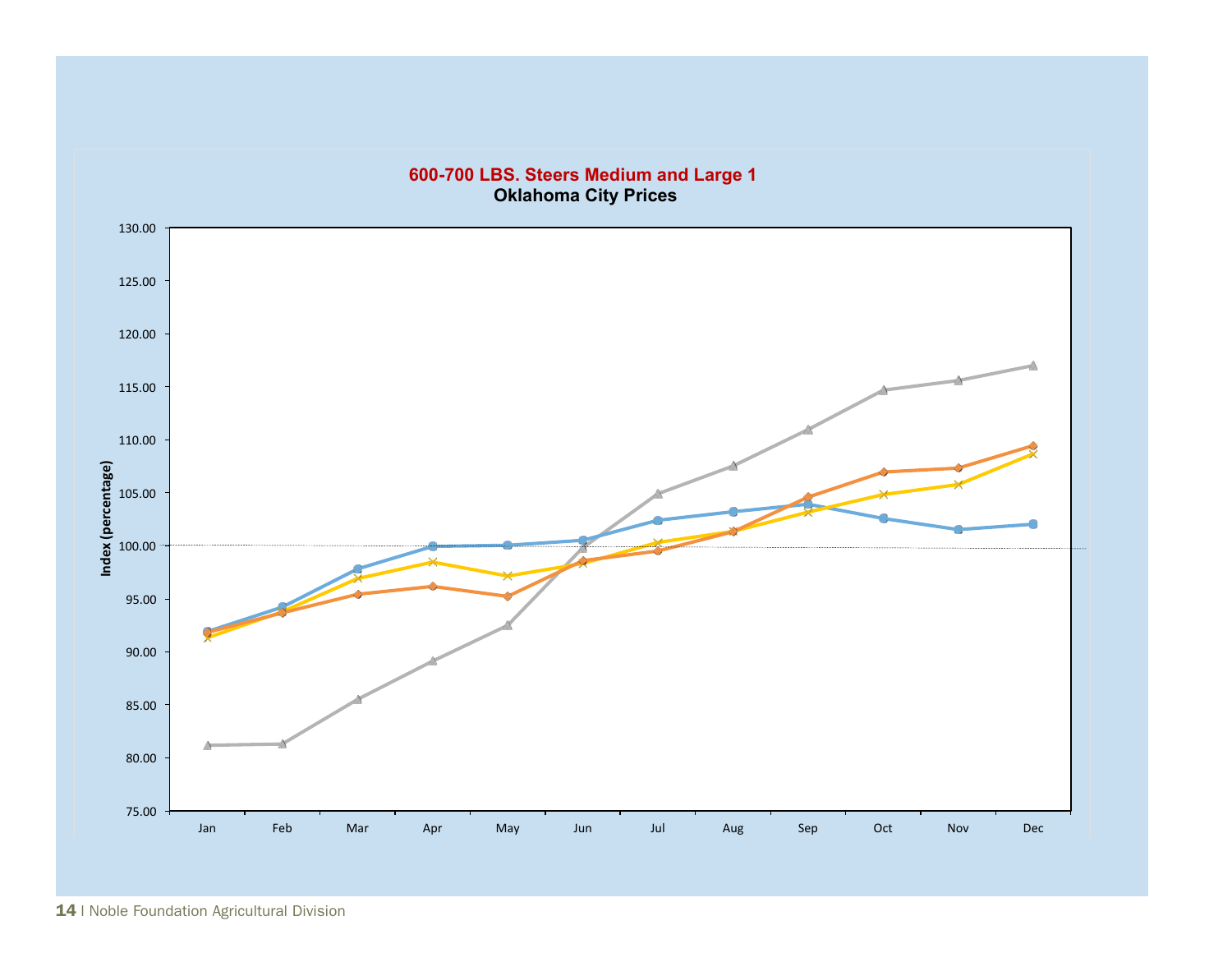### **700-800 LBS. Steers Medium and Large 1 Oklahoma City Prices**

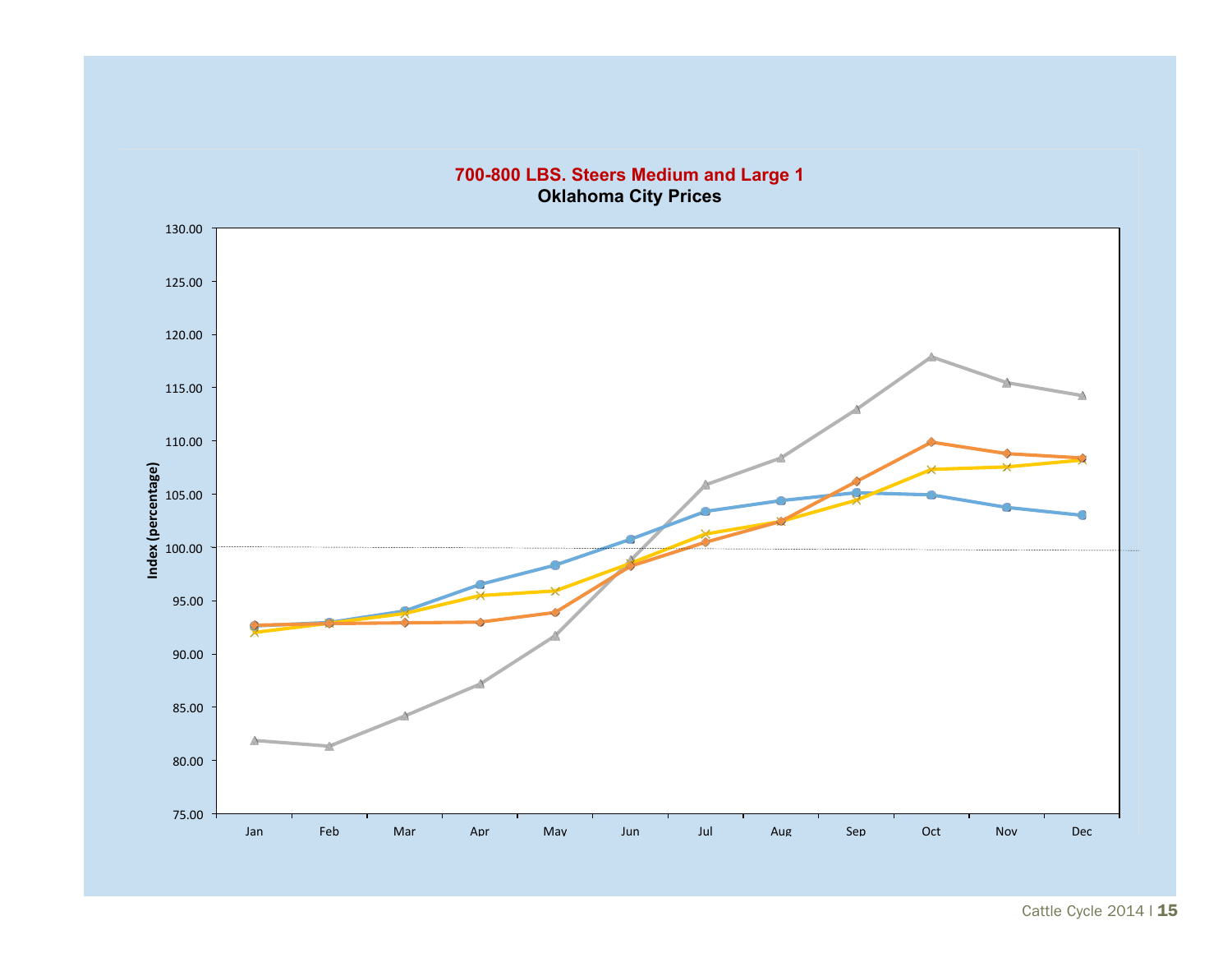

16 | Noble Foundation Agricultural Division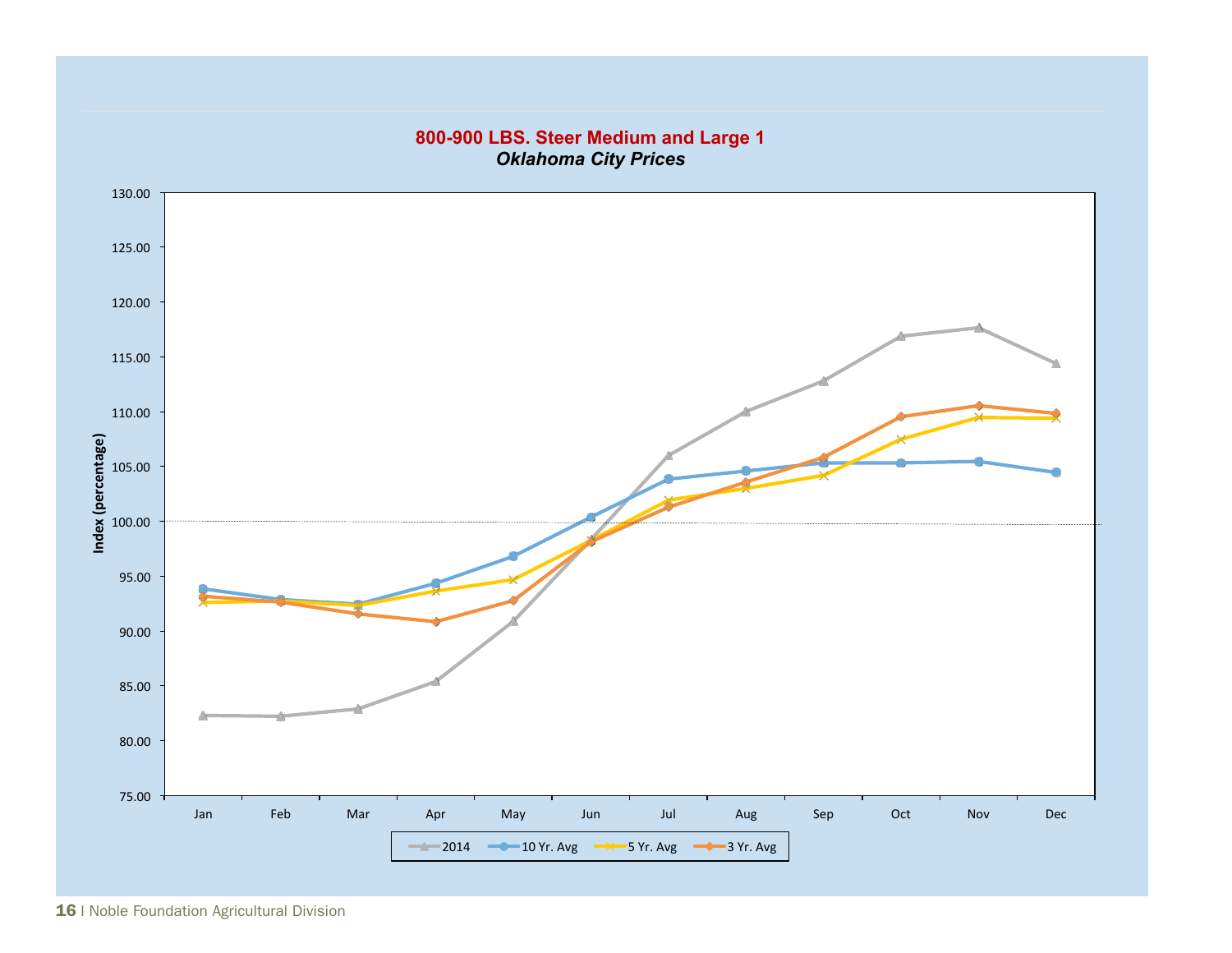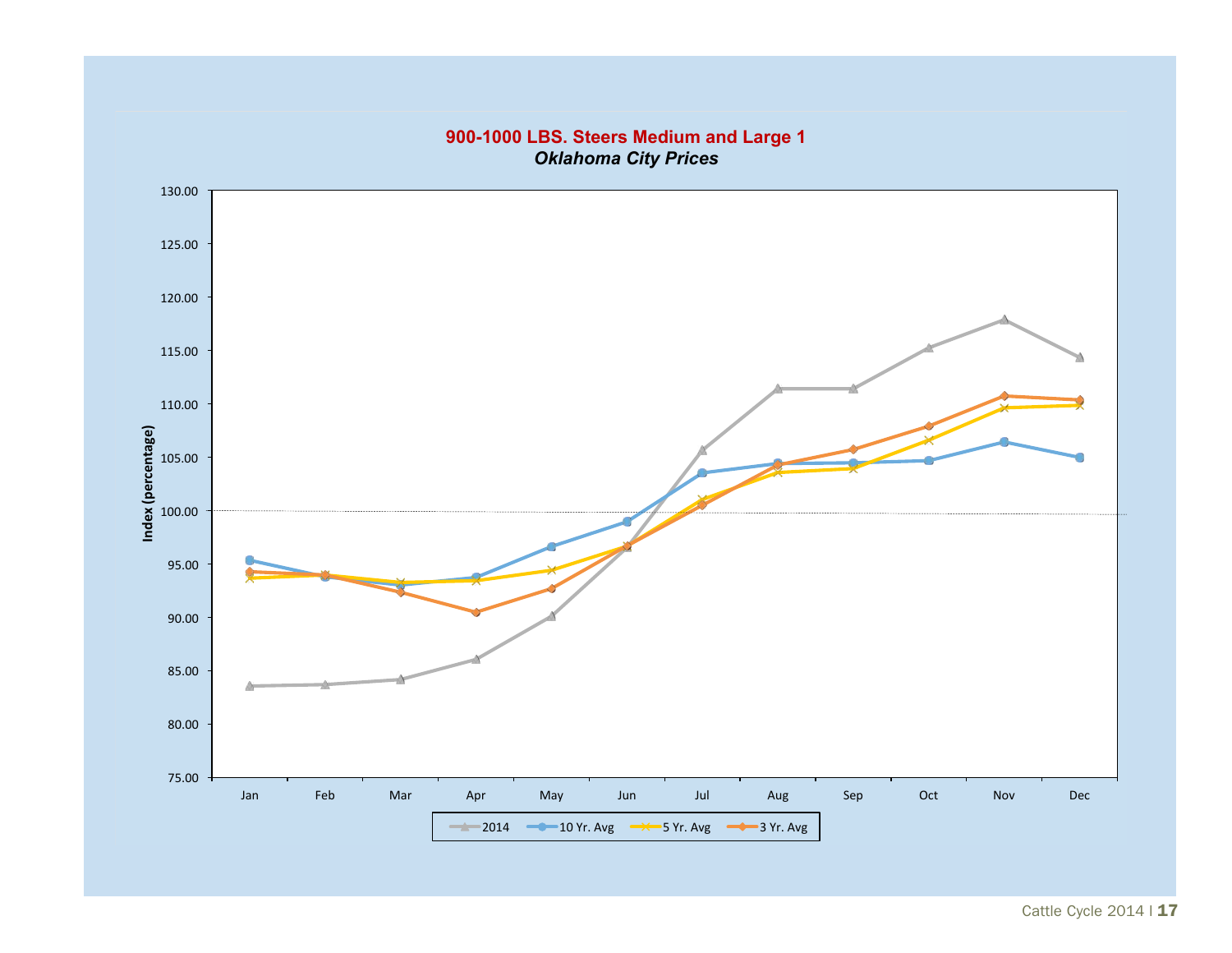## **Heifers**

*No. 1 Medium and Large Frame*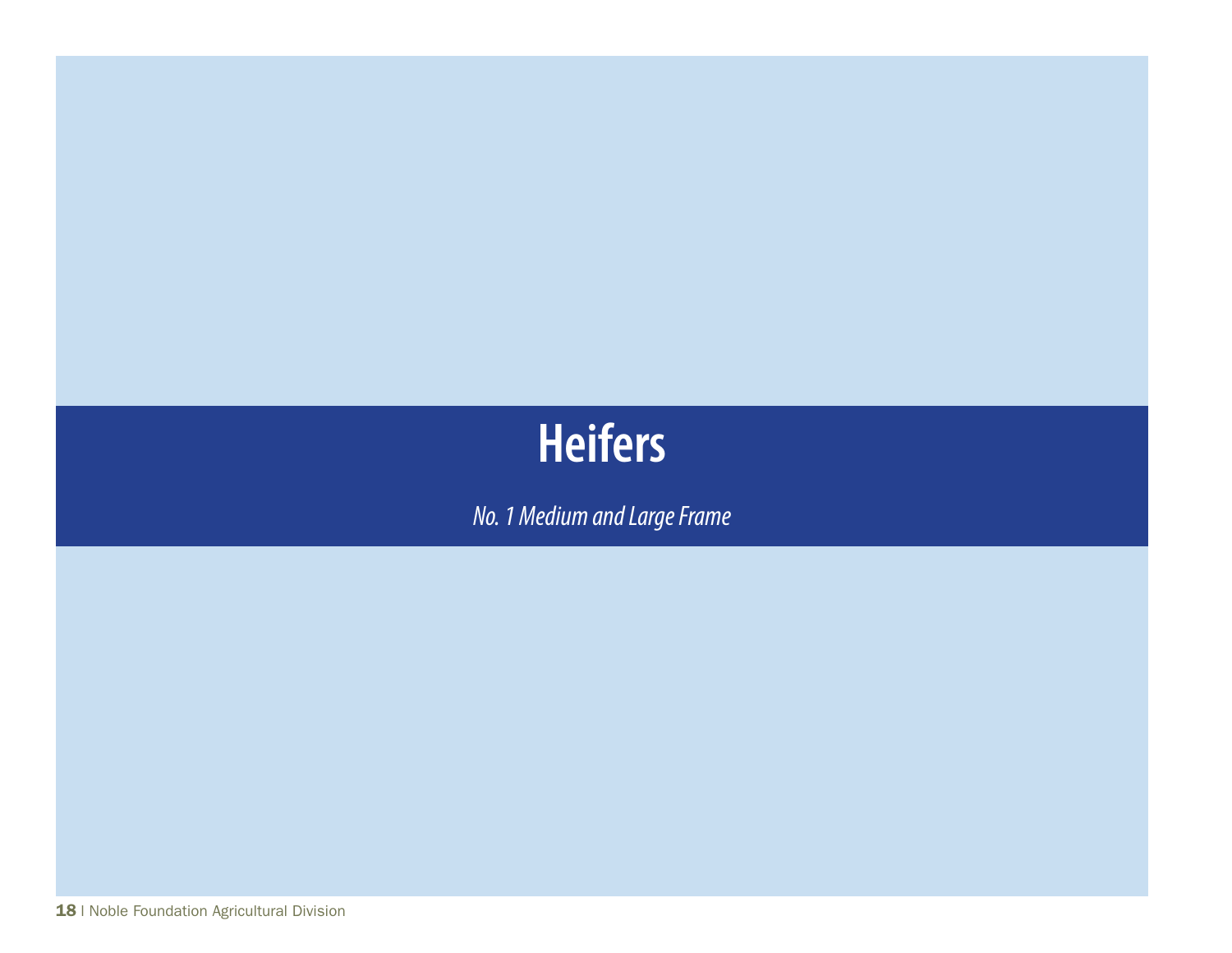

#### **300-400 LBS. Heifers Medium and Large 1**  *Oklahoma City Prices*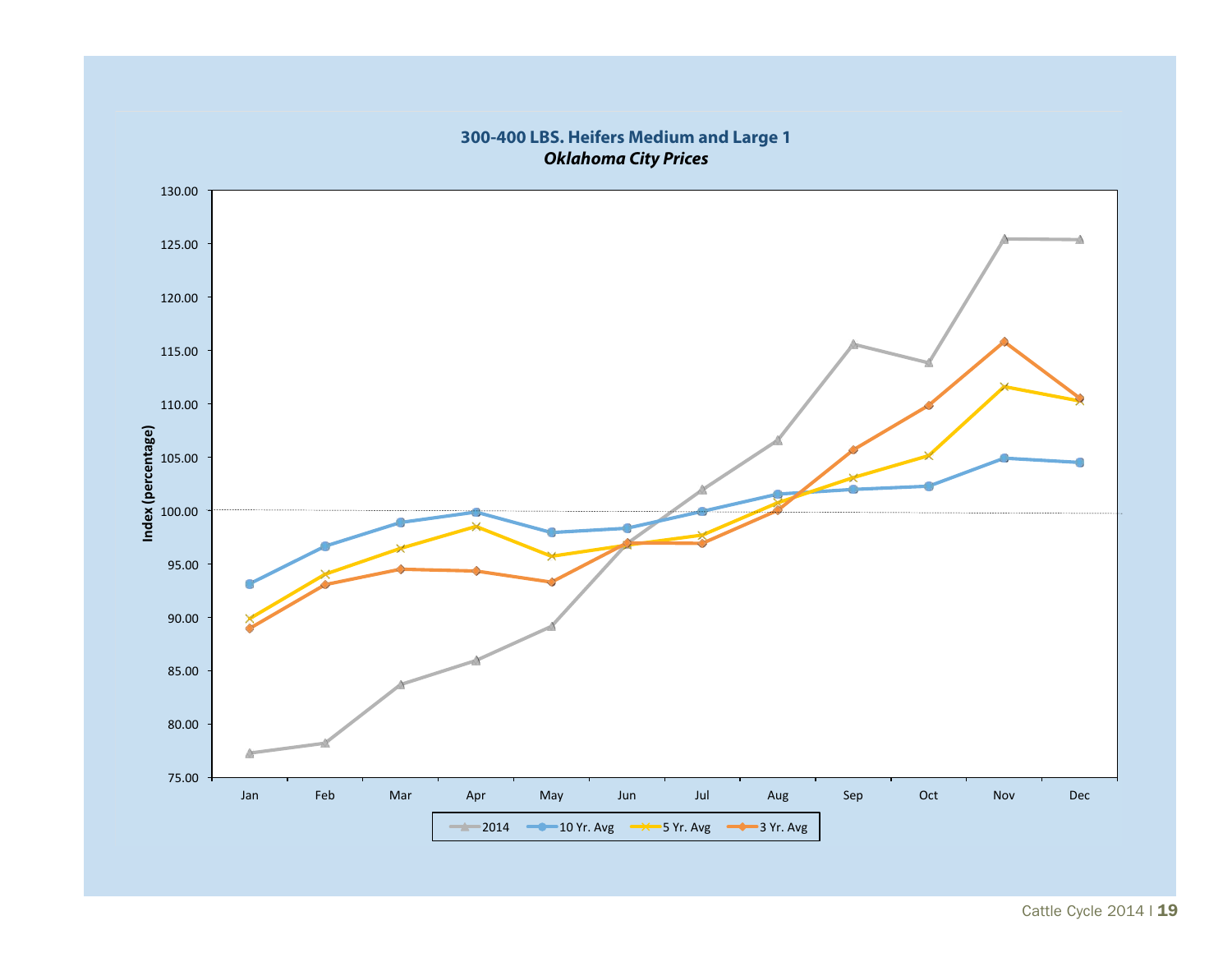

### **400-500 LBS. Heifers Medium and Large 1**

20 | Noble Foundation Agricultural Division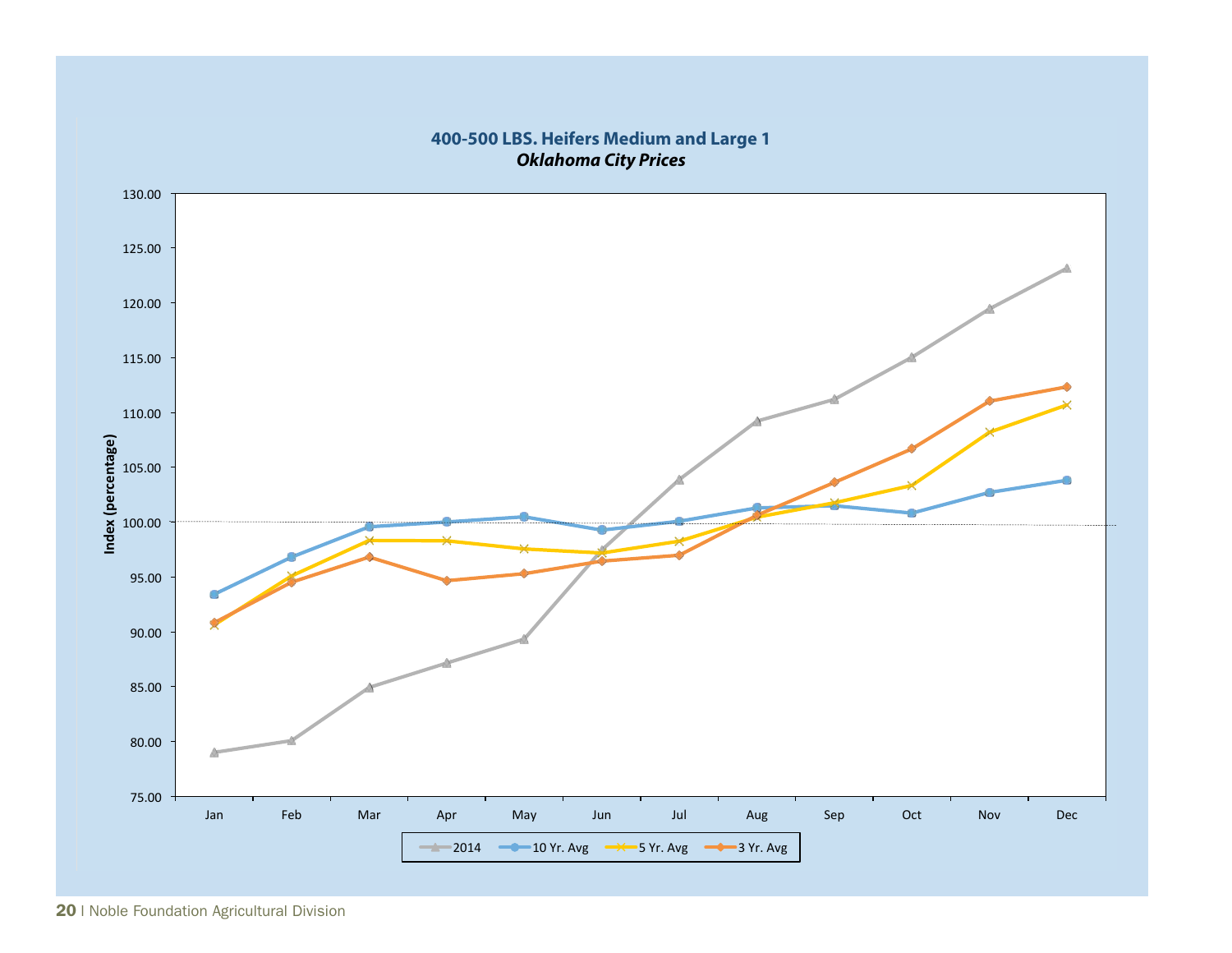

### **500-600 LBS. Heifers Medium and Large 1**  *Oklahoma City Prices*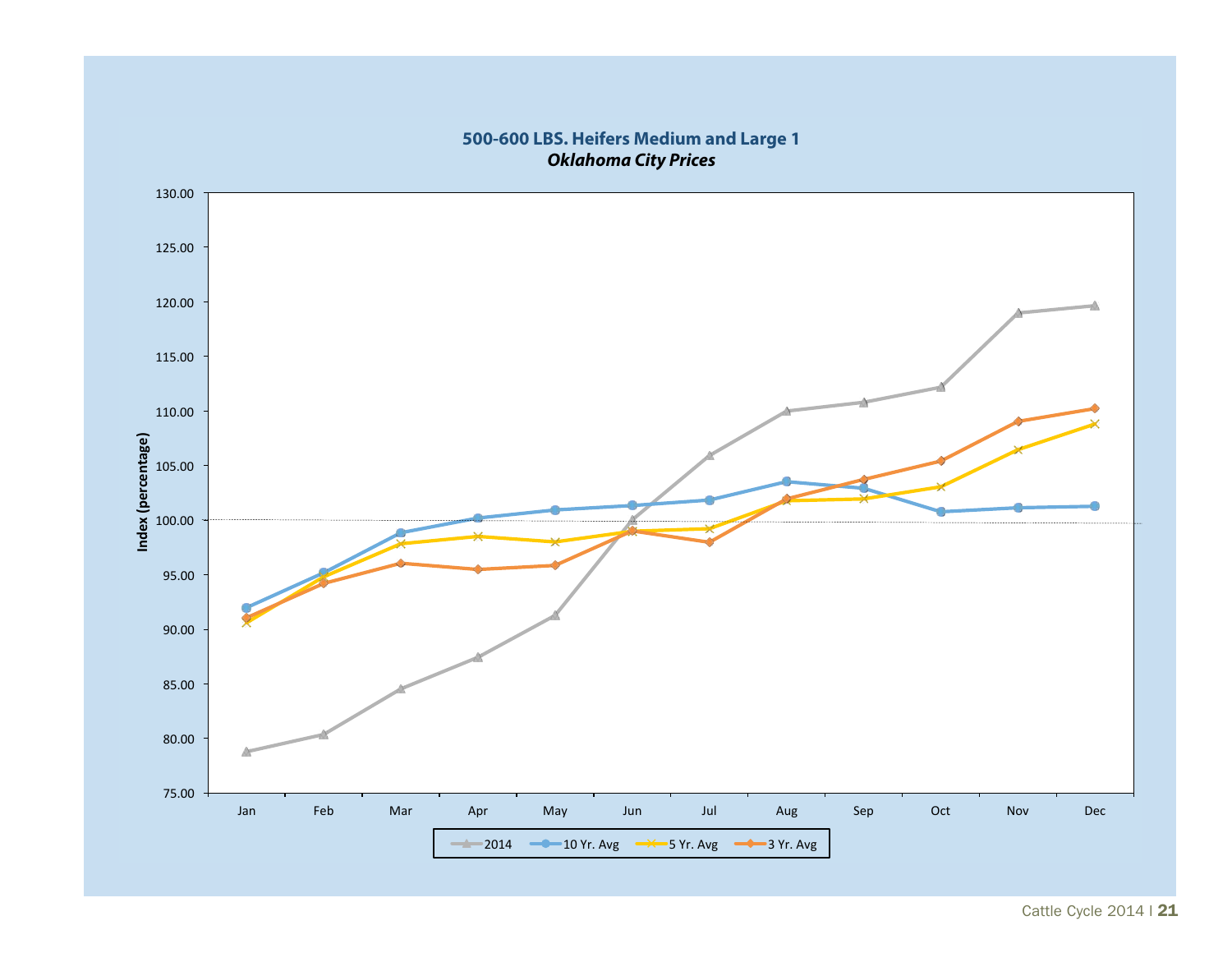

### **600-700 LBS. Heifers Medium and Large 1**

22 | Noble Foundation Agricultural Division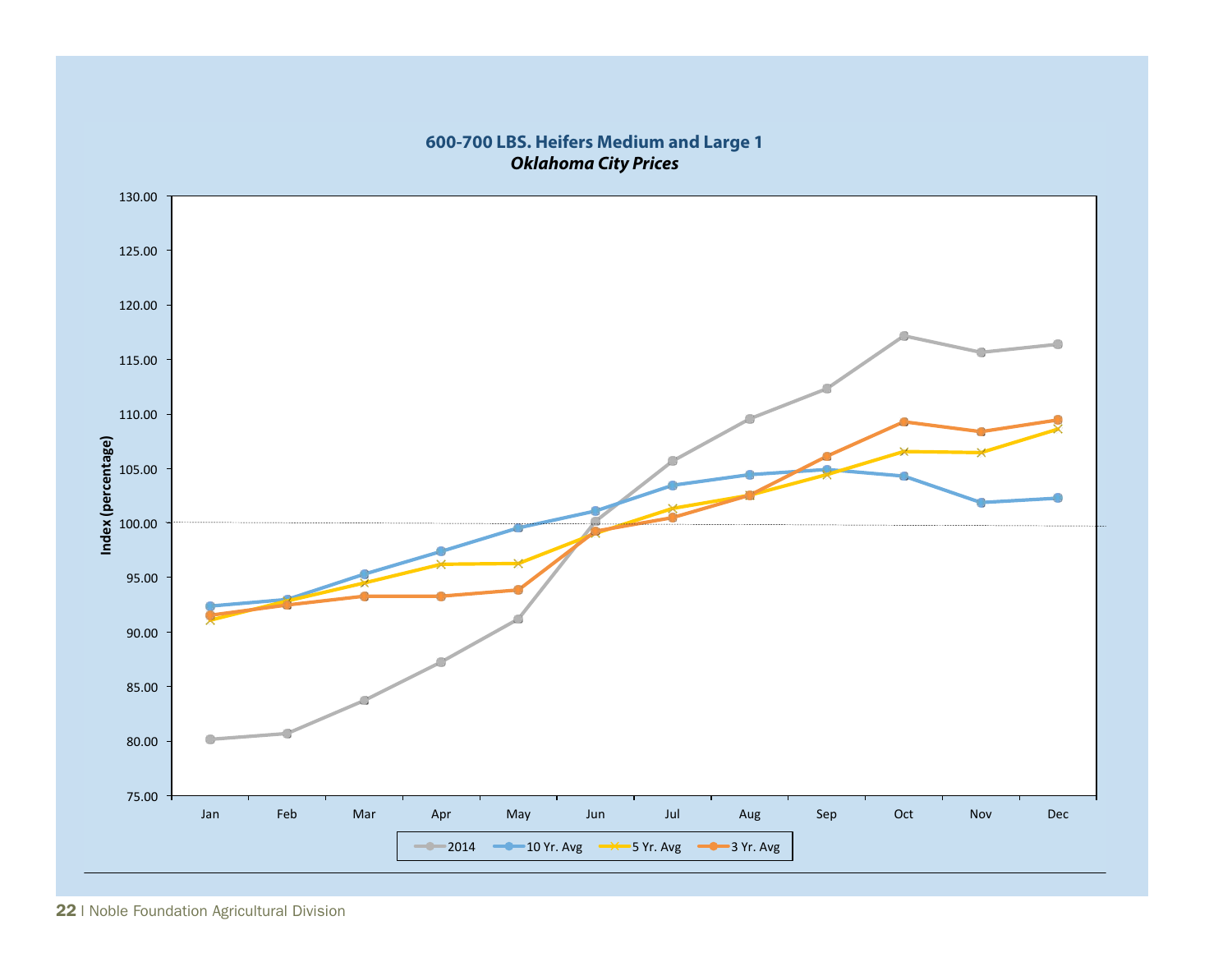

### **700-800 LBS. Heifers Medium and Large 1**

Cattle Cycle 2014 | 23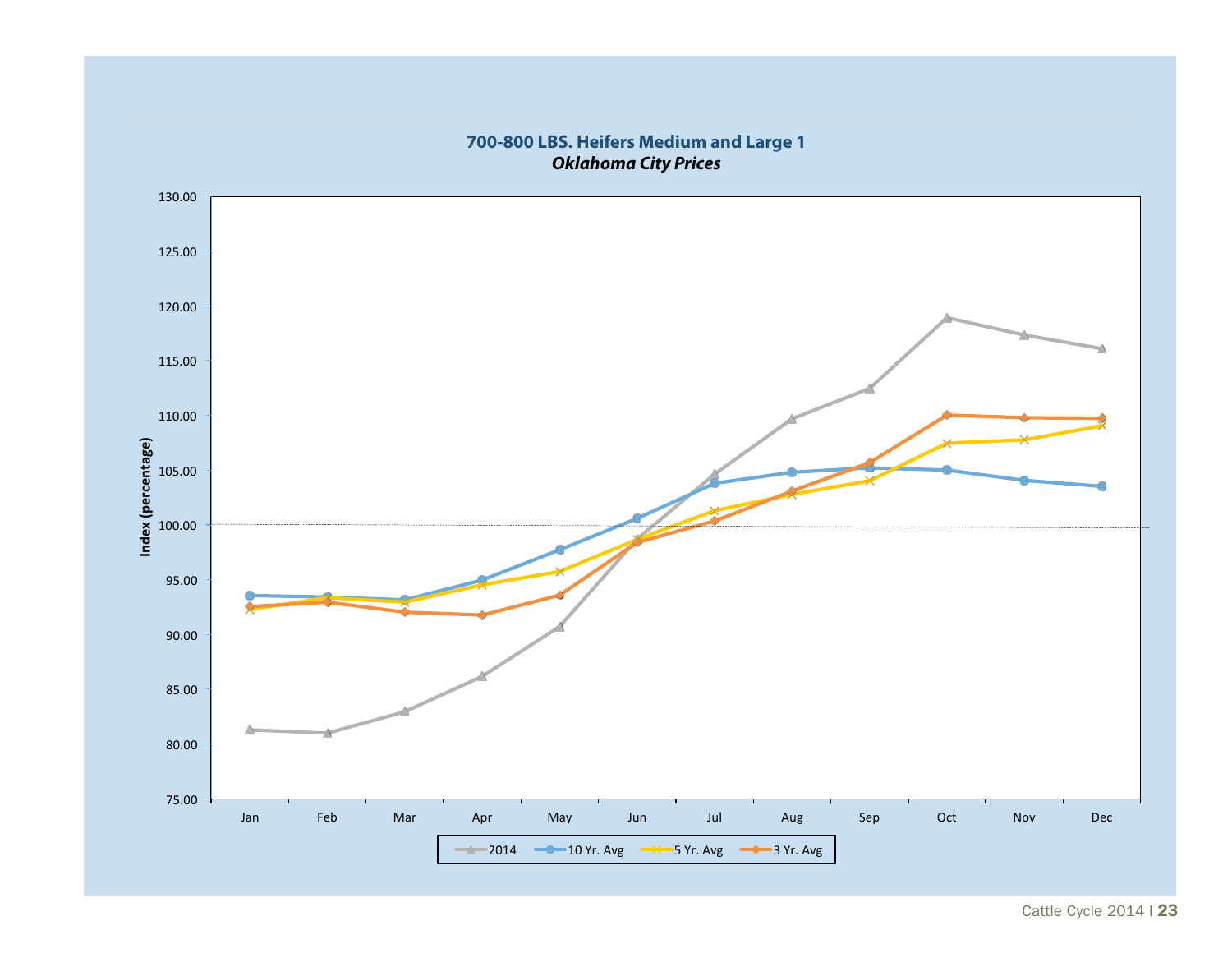

### **800-900 LBS. Heifers Medium and Large 1**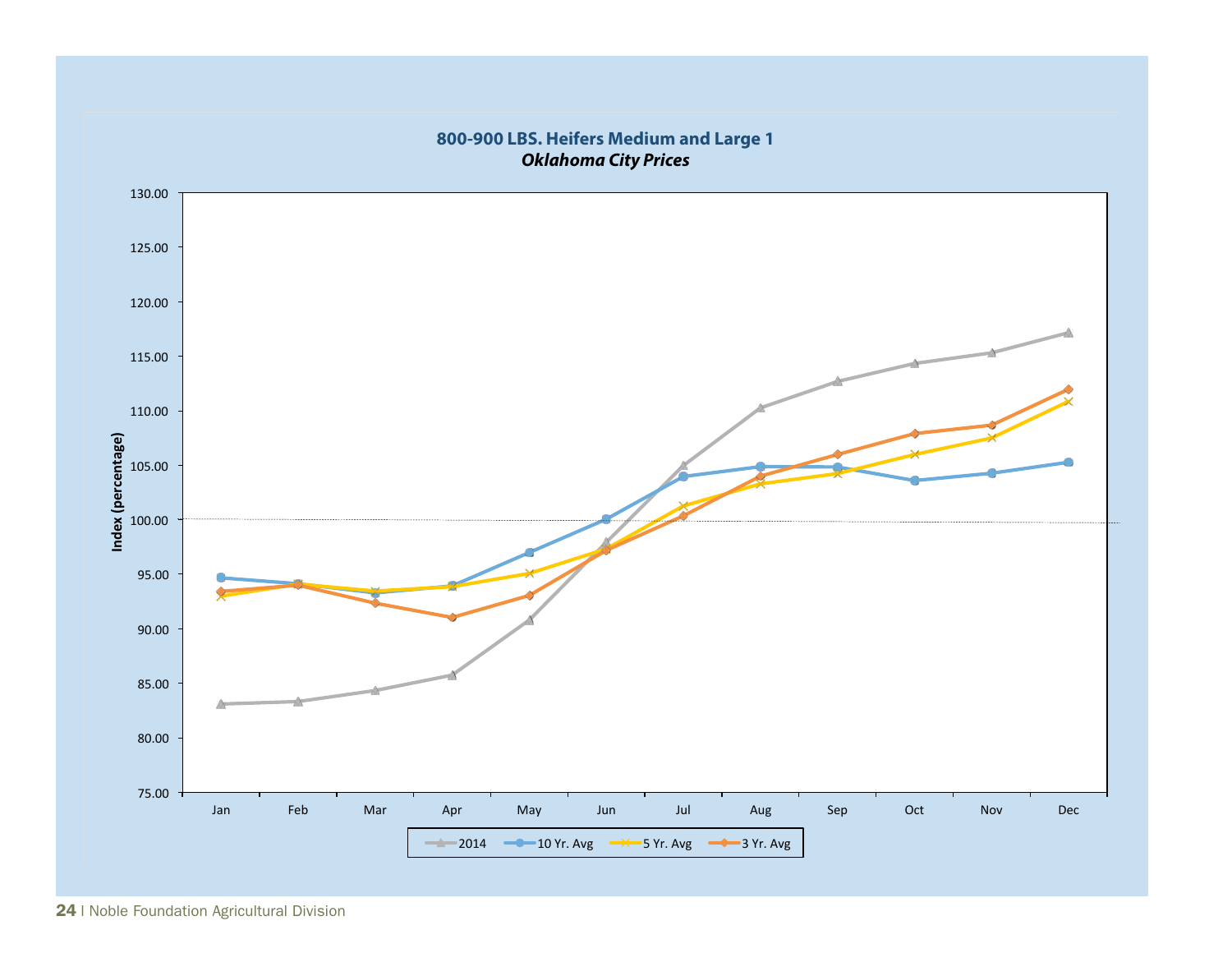# **Slaughter Steers**

*Choice 2-3*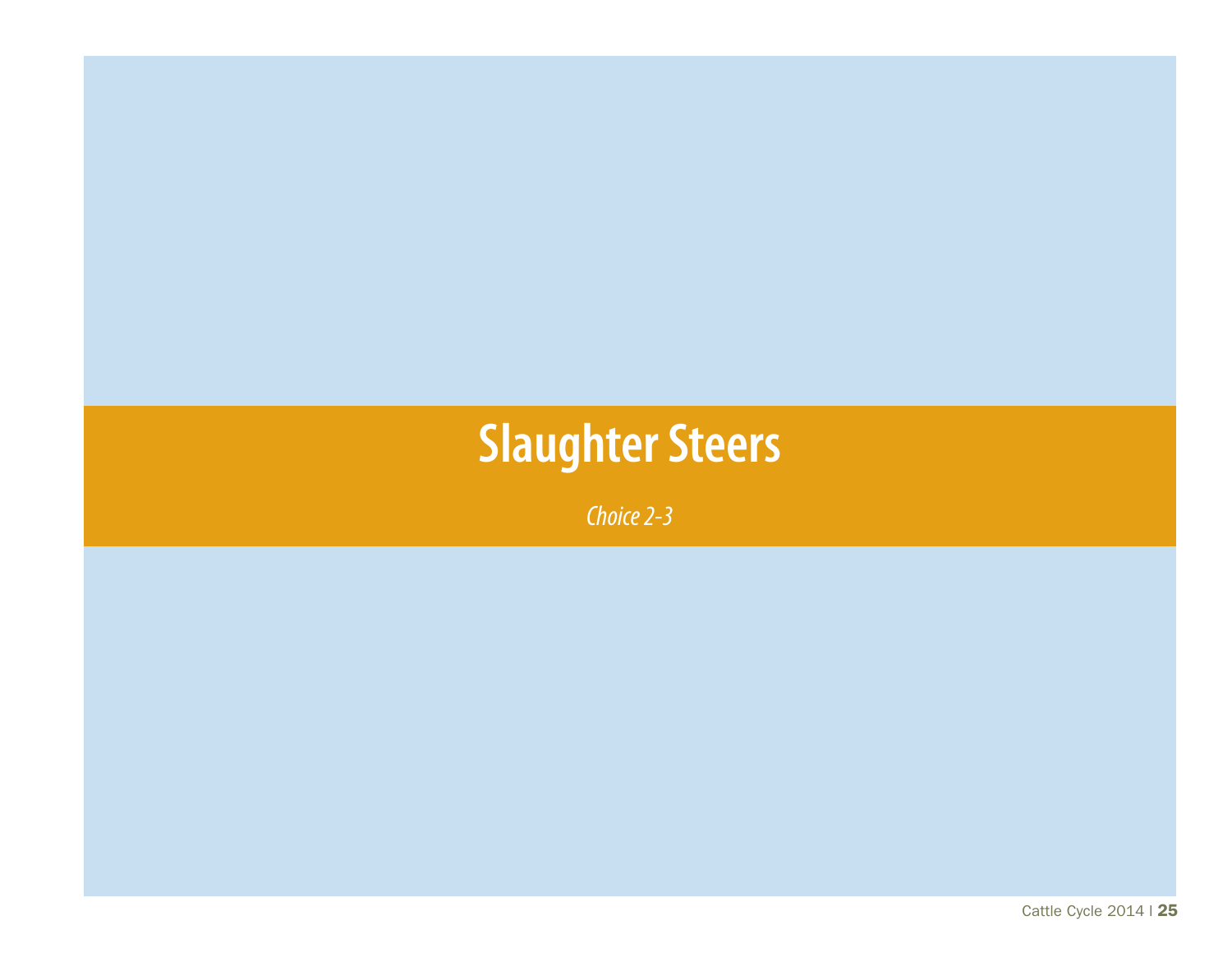

**Slaughter Steers Choice 35 percent-65 percent**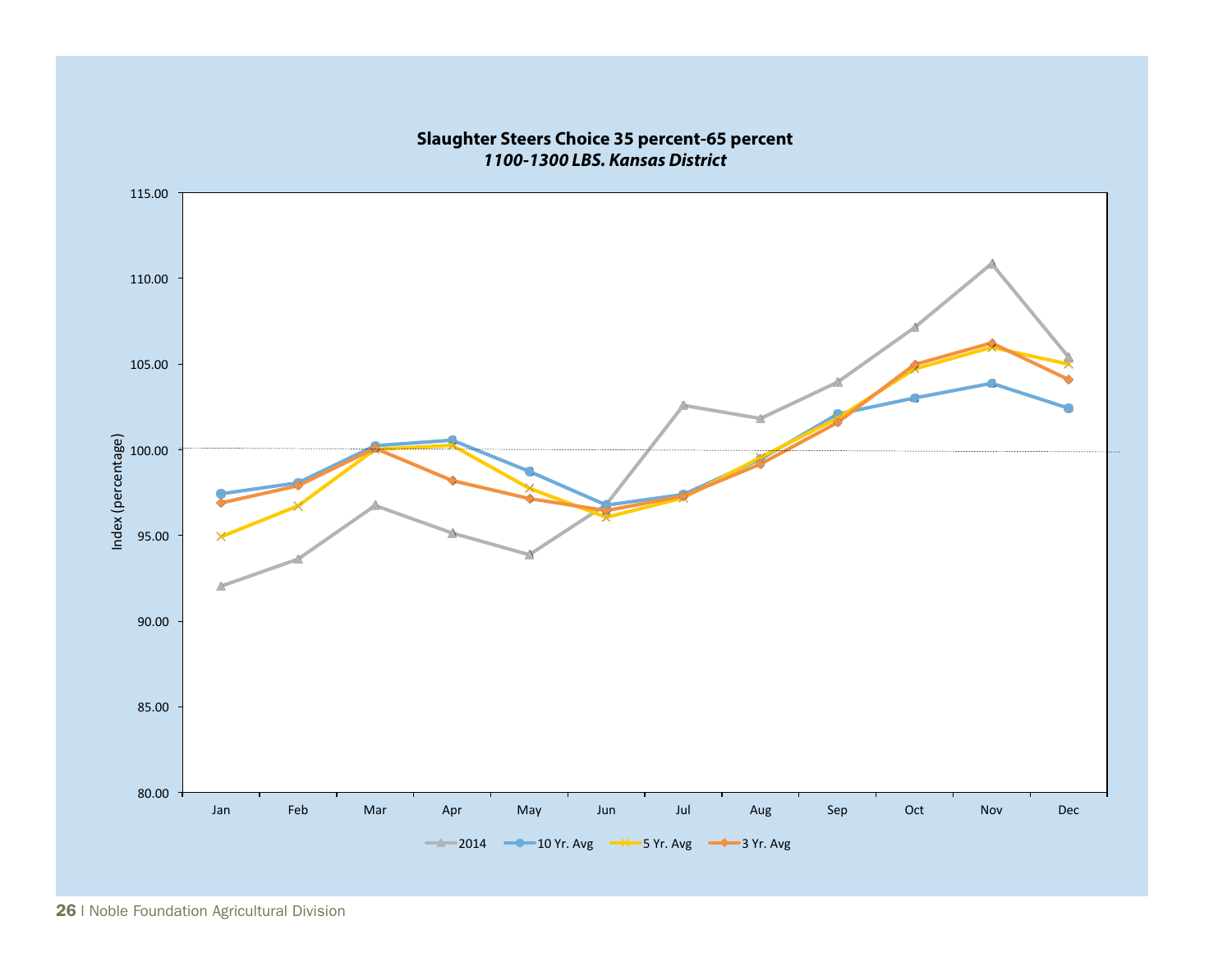# **Slaughter Cows**

*No. 1-2 All Weights*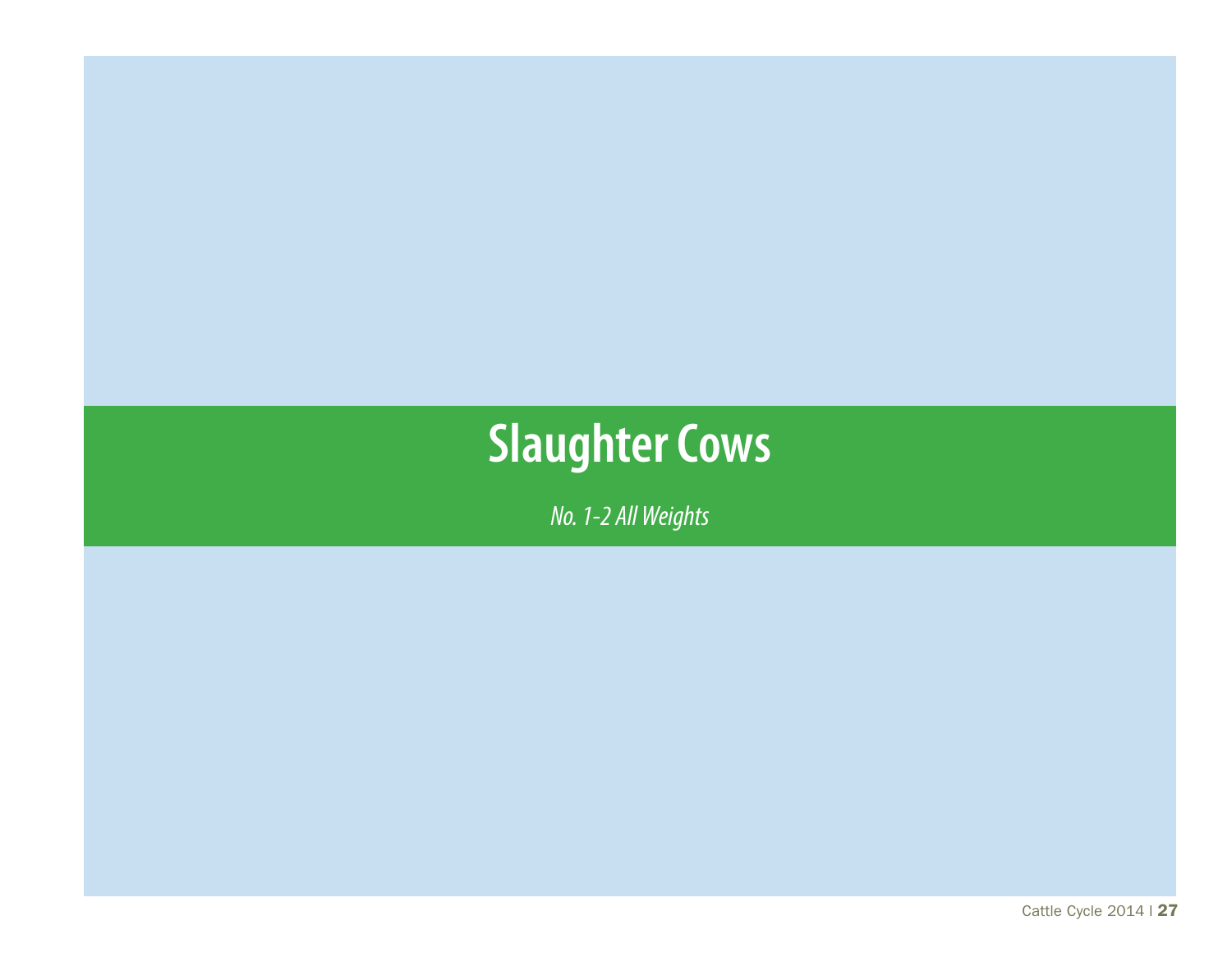

#### 28 | Noble Foundation Agricultural Division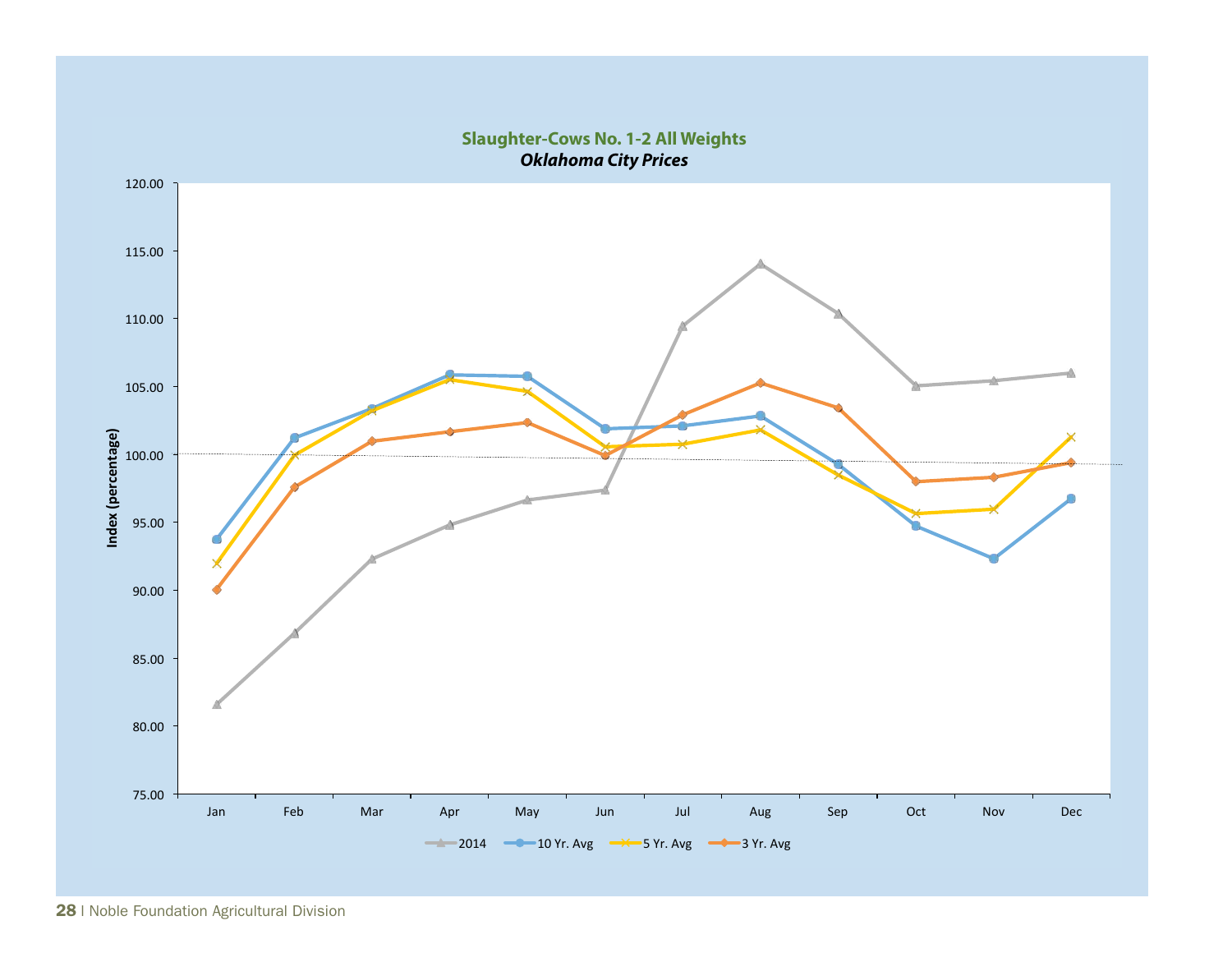## **Replacement Cows**

*Calculations 2006-2011*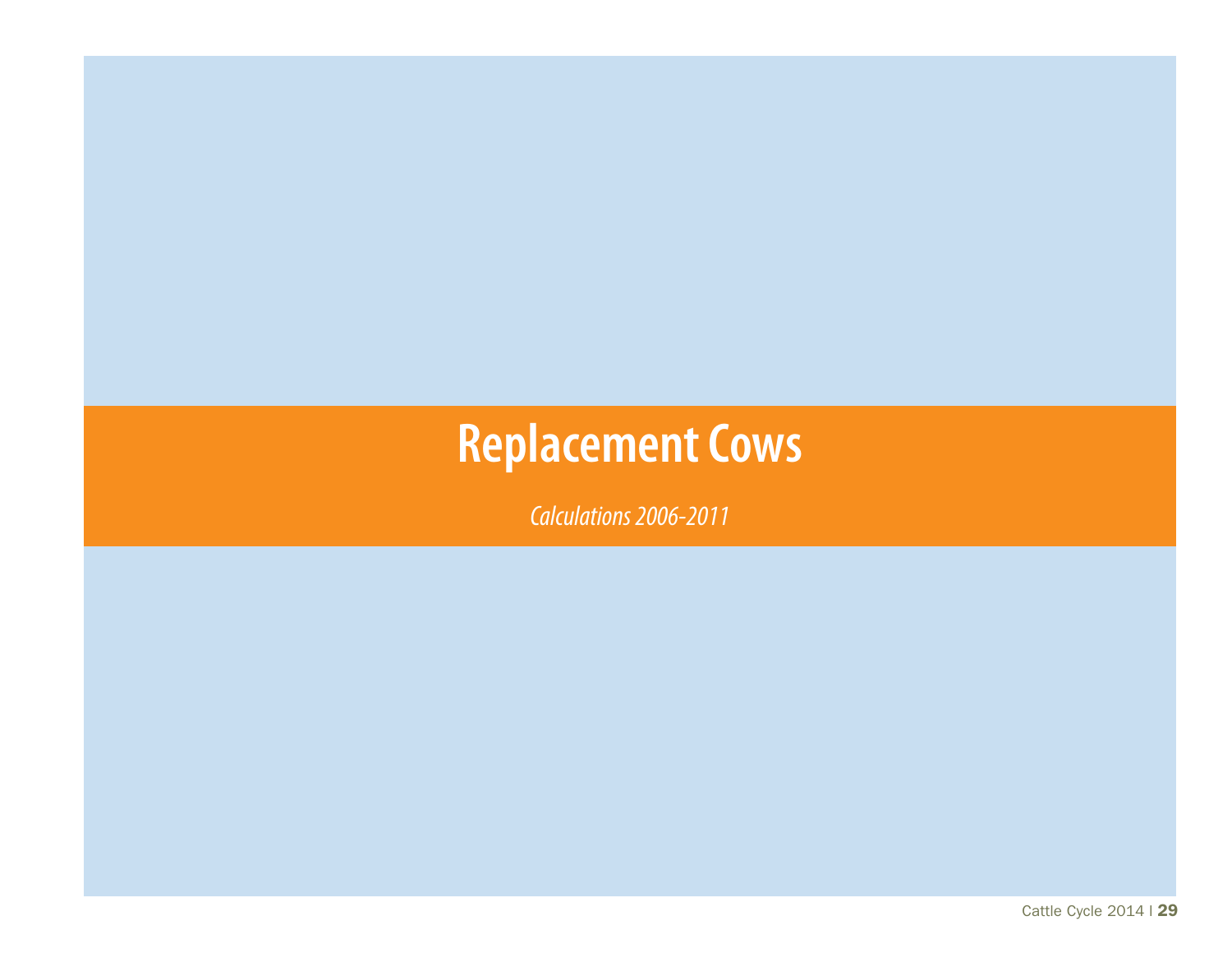#### **Bred Cow Index**  *Oklahoma Prices*



30 | Noble Foundation Agricultural Division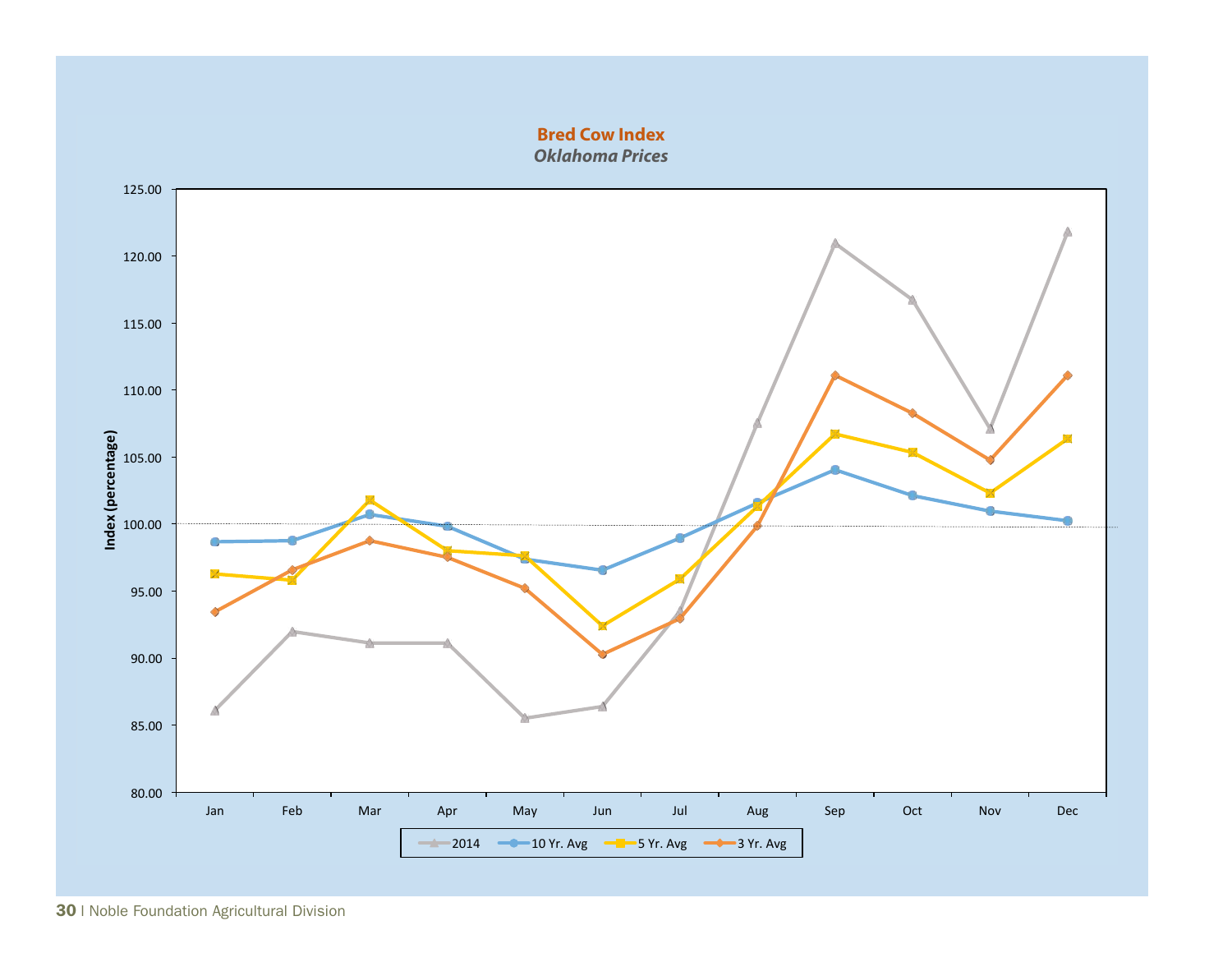# **Monthly Average Basis**

*Calculations 2007-2011*

Cattle Cycle 2014 | 31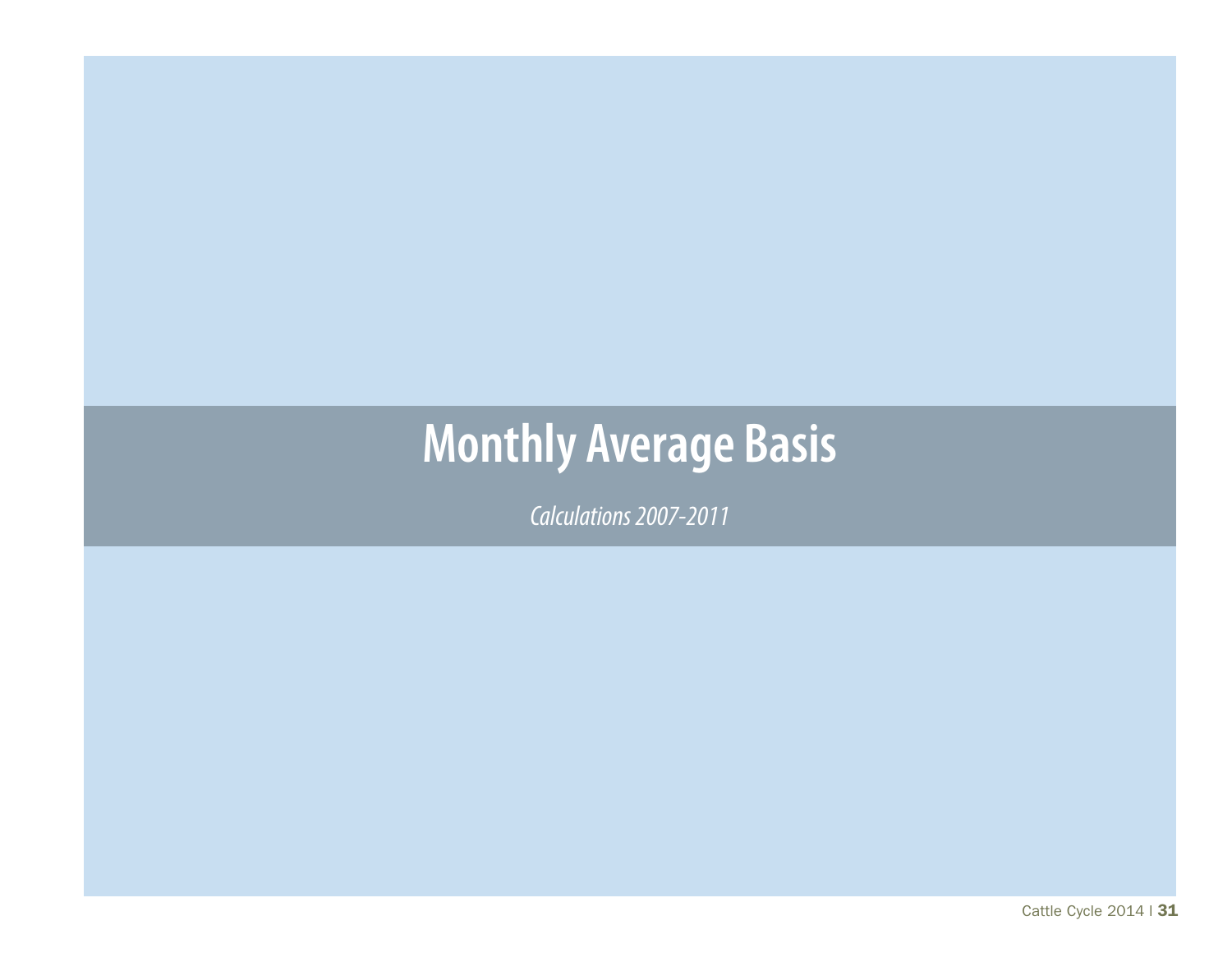| SLAUGHTER CATTLE: 2011-2013 MONTHLY AVERAGE BASIS CALCULATIONS |         |          |         |       |      |      |         |         |           |         |          |          |
|----------------------------------------------------------------|---------|----------|---------|-------|------|------|---------|---------|-----------|---------|----------|----------|
|                                                                | Januarv | February | March   | April | May  | June | July    | August  | September | October | November | December |
| <b>ITX-OK-NM</b>                                               | $-0.39$ | $-1.17$  | $-0.15$ | 0.87  | 3.72 | 0.68 | $-2.59$ | $-0.72$ | $-1.26$   | 0.69    | 0.23     | $-0.79$  |
| <u>IKansas</u>                                                 | -0.54   | $-1.43$  | 0.38    | 1.09  | 3.85 | 0.83 | $-2.86$ | $-1.49$ | $-1,14$   | 0.47    | $-0.28$  | $-1.17$  |

| 2011-2013 OKLAHOMA CITY MONTHLY AVERAGE BASIS CALCULATIONS |          |          |          |          |          |          |          |          |           |          |          |          |
|------------------------------------------------------------|----------|----------|----------|----------|----------|----------|----------|----------|-----------|----------|----------|----------|
| <b>IFeeder Steers</b>                                      | January  | February | March    | April    | May      | June     | July     | August   | September | October  | November | December |
| 300-400 lb.                                                | 53.88    | 59.79    | 59.80    | 53.36    | 50.12    | 41.24    | 38.90    | 38.90    | 44.42     | 40.34    | 54.48    | 53.13    |
| 400-500 lb.                                                | 37.01    | 41.48    | 44.52    | 41.63    | 33.98    | 27.33    | 14.63    | 24.22    | 26.53     | 25.44    | 36.01    | 38.57    |
| 500-600 lb.                                                | 20.84    | 26.24    | 31.21    | 27.52    | 23.57    | 14.33    | 10.00    | 14.11    | 10.12     | 9.71     | 13.86    | 16.80    |
| 600-700 lb.                                                | 6.79     | 9.71     | 14.40    | 13.40    | 8.41     | 2.89     | 4.08     | 5.46     | 6.08      | 4.14     | 4.74     | 5.49     |
| 700-800 lb.                                                | 0.37     | 0.43     | 1.06     | 0.64     | $-0.78$  | $-3.07$  | $-1.17$  | 0.20     | 0.33      | 0.14     | 0.58     | $-1.68$  |
| 800-900 lb.                                                | $-5.12$  | $-6.92$  | $-7.28$  | $-8.14$  | $-8.21$  | $-9.48$  | $-5.89$  | $-5.45$  | $-6.76$   | $-5.88$  | $-4.00$  | $-5.96$  |
| 900-1000 lb.                                               | $-11.65$ | $-13.22$ | $-13.93$ | $-16.56$ | $-15.51$ | $-18.35$ | $-15.55$ | $-13.05$ | $-13.90$  | $-15.56$ | $-12.94$ | $-14.24$ |
| <b>IFeeder Heifers</b>                                     | January  | February | March    | April    | May      | June     | July     | August   | September | October  | November | December |
| 300-400 lb.                                                | 19.27    | 27.45    | 29.42    | 30.59    | 21.42    | 14.88    | 12.64    | 16.01    | 8.90      | 21.26    | 27.01    | 17.24    |
| 400-500 lb.                                                | 8.34     | 15.29    | 20.13    | 15.71    | 11.29    | 2.73     | 0.02     | 2.77     | 3.80      | 1.55     | 9.23     | 7.70     |
| 500-600 lb.                                                | 0.23     | 6.40     | 10.37    | 7.79     | 5.17     | $-1.94$  | $-6.52$  | $-2.46$  | $-3.88$   | $-5.29$  | $-2.67$  | $-2.45$  |
| 600-700 lb.                                                | $-5.98$  | $-4.55$  | $-2.22$  | $-3.27$  | $-4.76$  | $-7.85$  | $-6.82$  | $-6.13$  | $-9.40$   | $-6.56$  | $-7.39$  | $-7.19$  |
| 700-800 lb.                                                | $-10.40$ | $-10.02$ | $-10.89$ | $-11.73$ | $-11.25$ | $-13.91$ | $-12.18$ | $-11.59$ | $-12.26$  | $-12.49$ | $-12.46$ | $-13.25$ |
| 800-900 lb.                                                | $-17.30$ | $-16.88$ | $-17.76$ | $-19.30$ | $-18.84$ | $-22.51$ | $-19.49$ | $-17.28$ | $-19.03$  | $-20.46$ | $-19.29$ | $-17.58$ |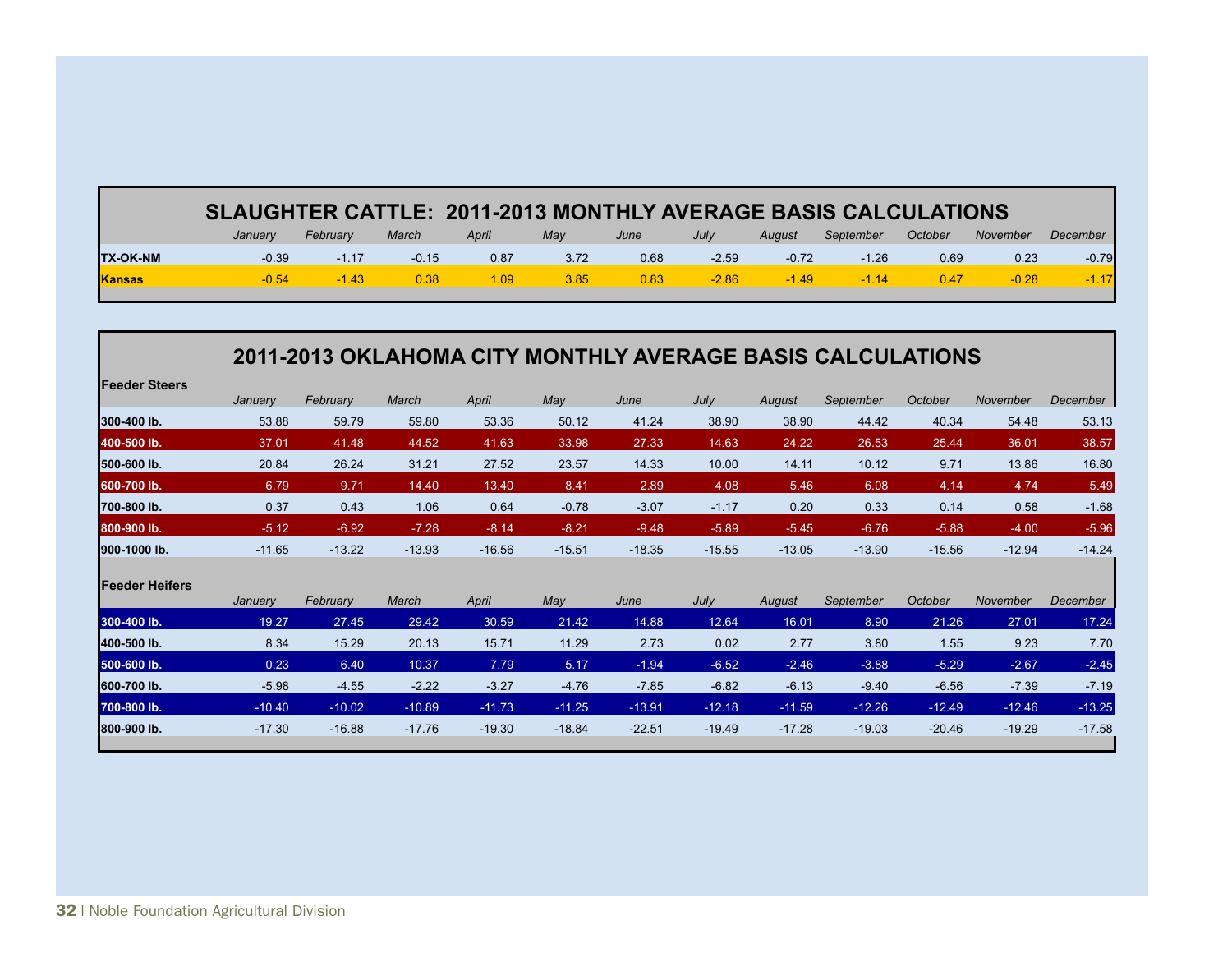## **Cattle Inventory and Price Cycle**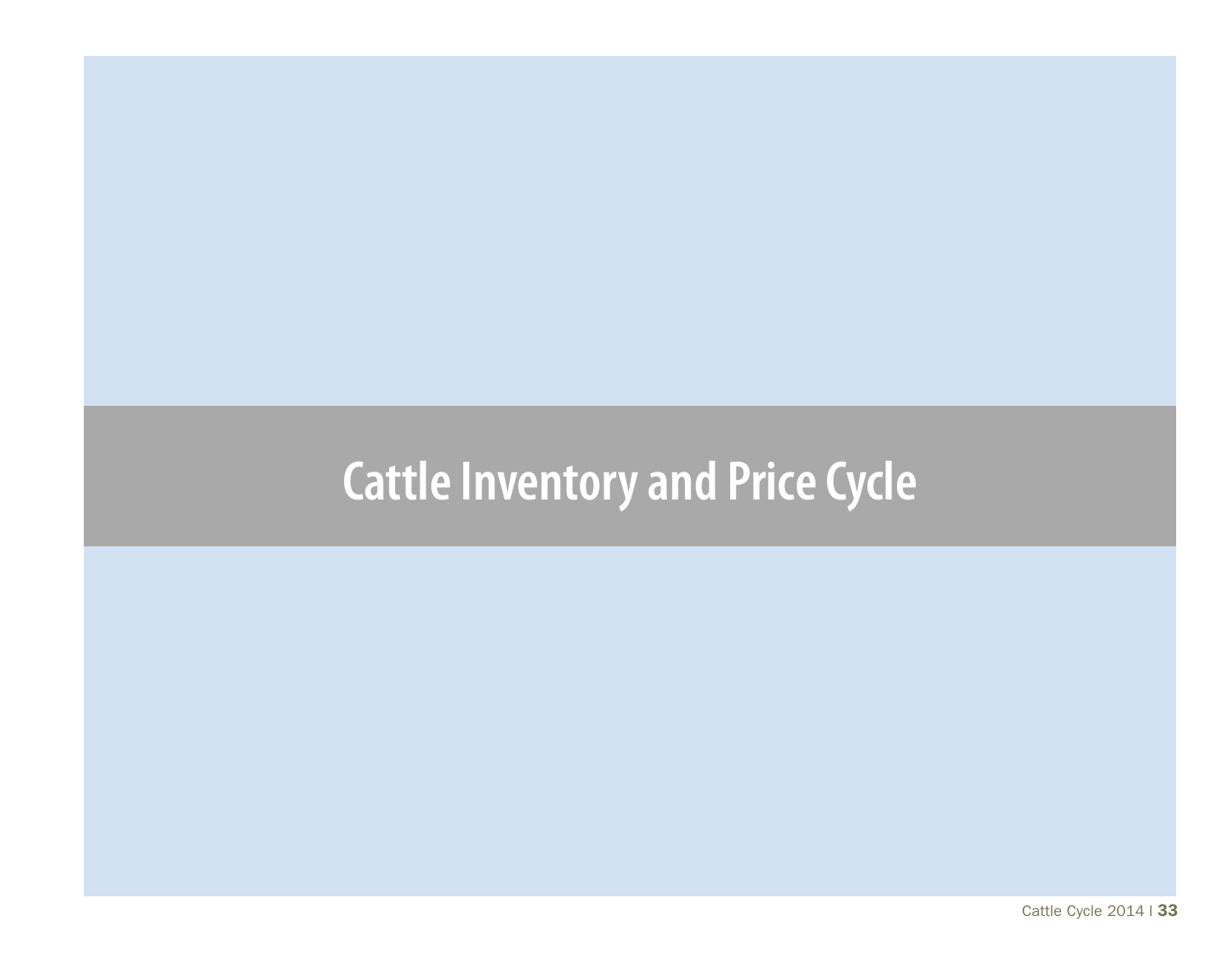**Cattle Cycle & Price Cycle 1986-2013** 



Oklahoma Cattle Prices through 2013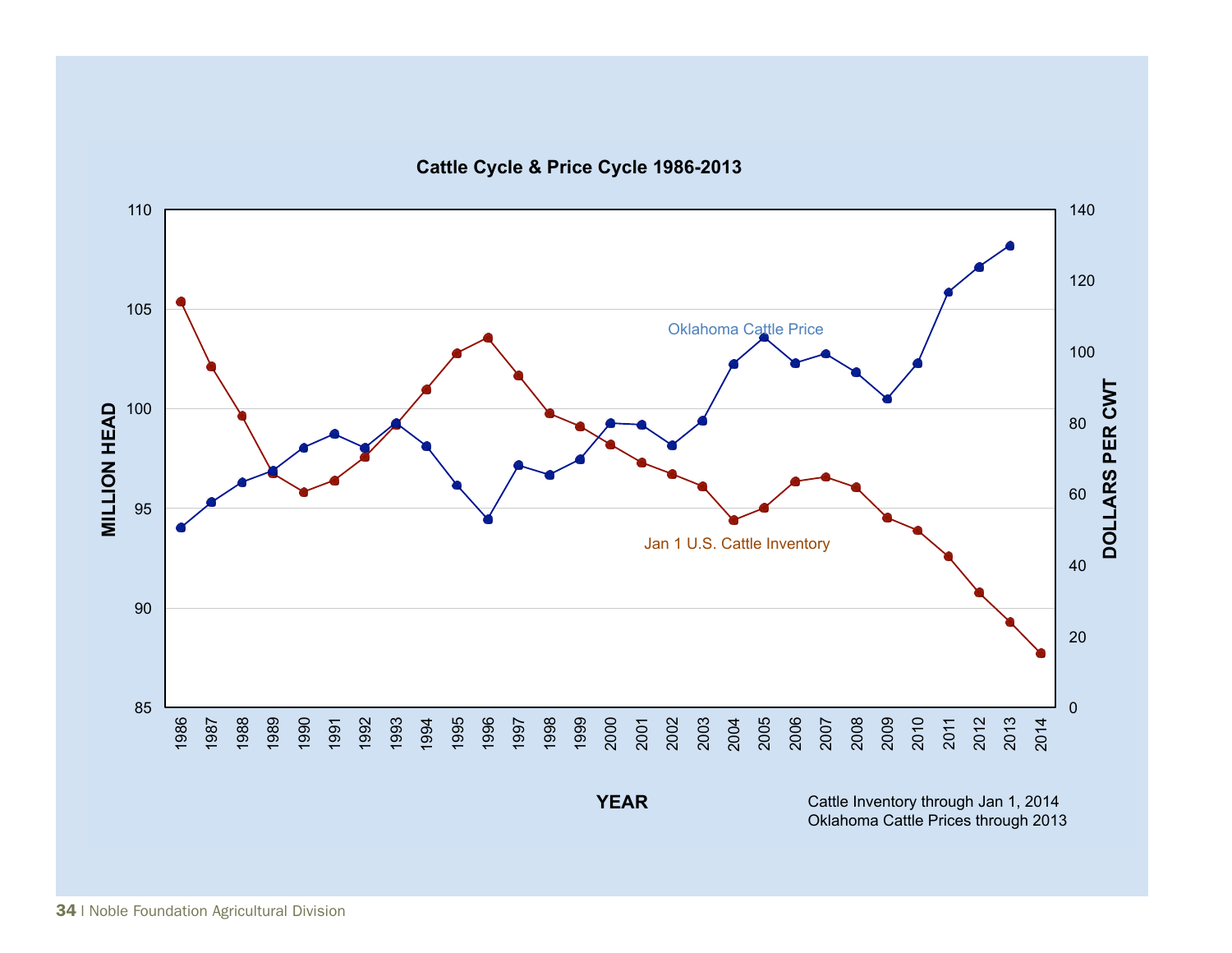**Cattle Inventory & Price Cycle 1867-2013** 

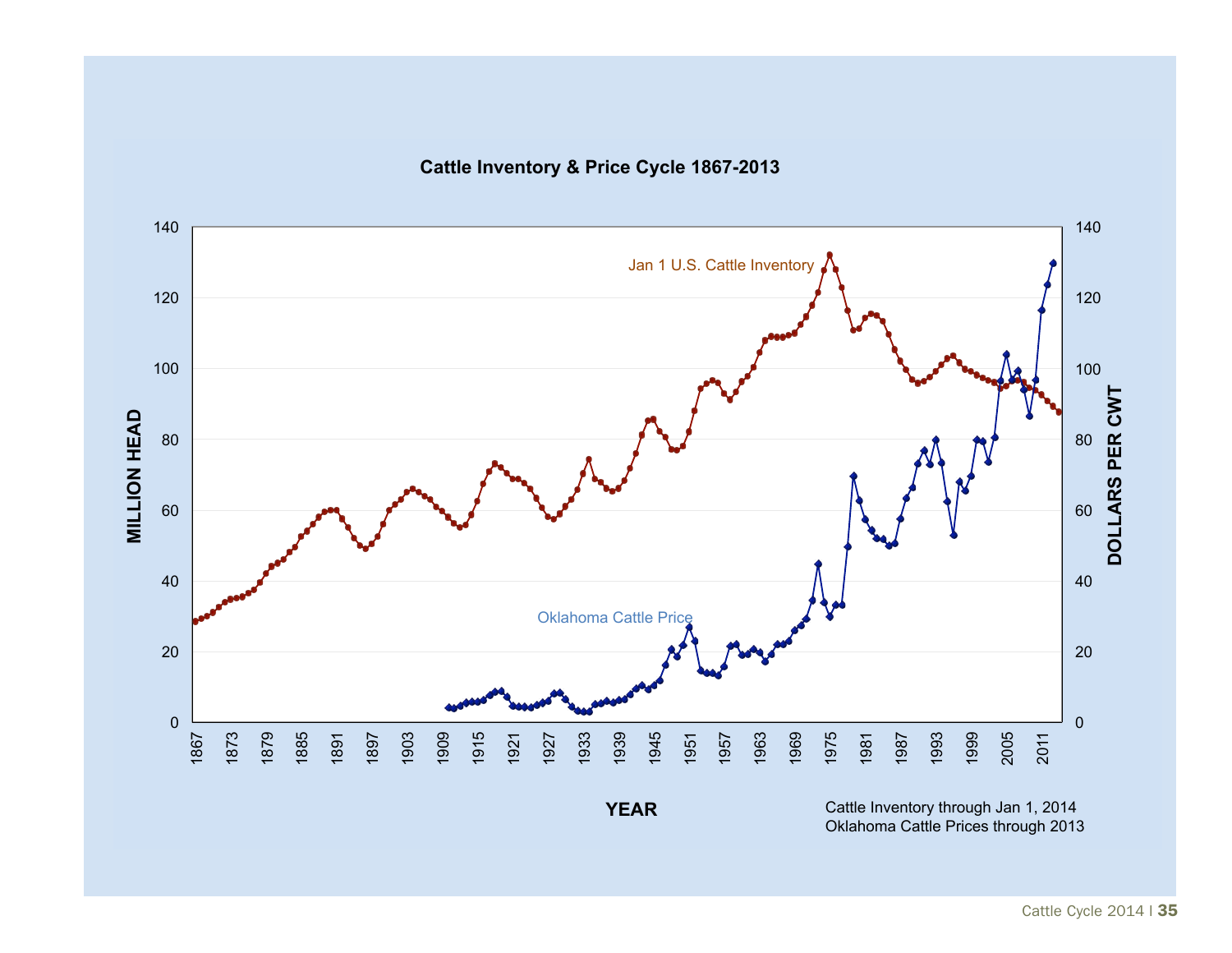## **Slaughter and Processing Facilities**

*Federal, State and Custom Facilities*

36 | Noble Foundation Agricultural Division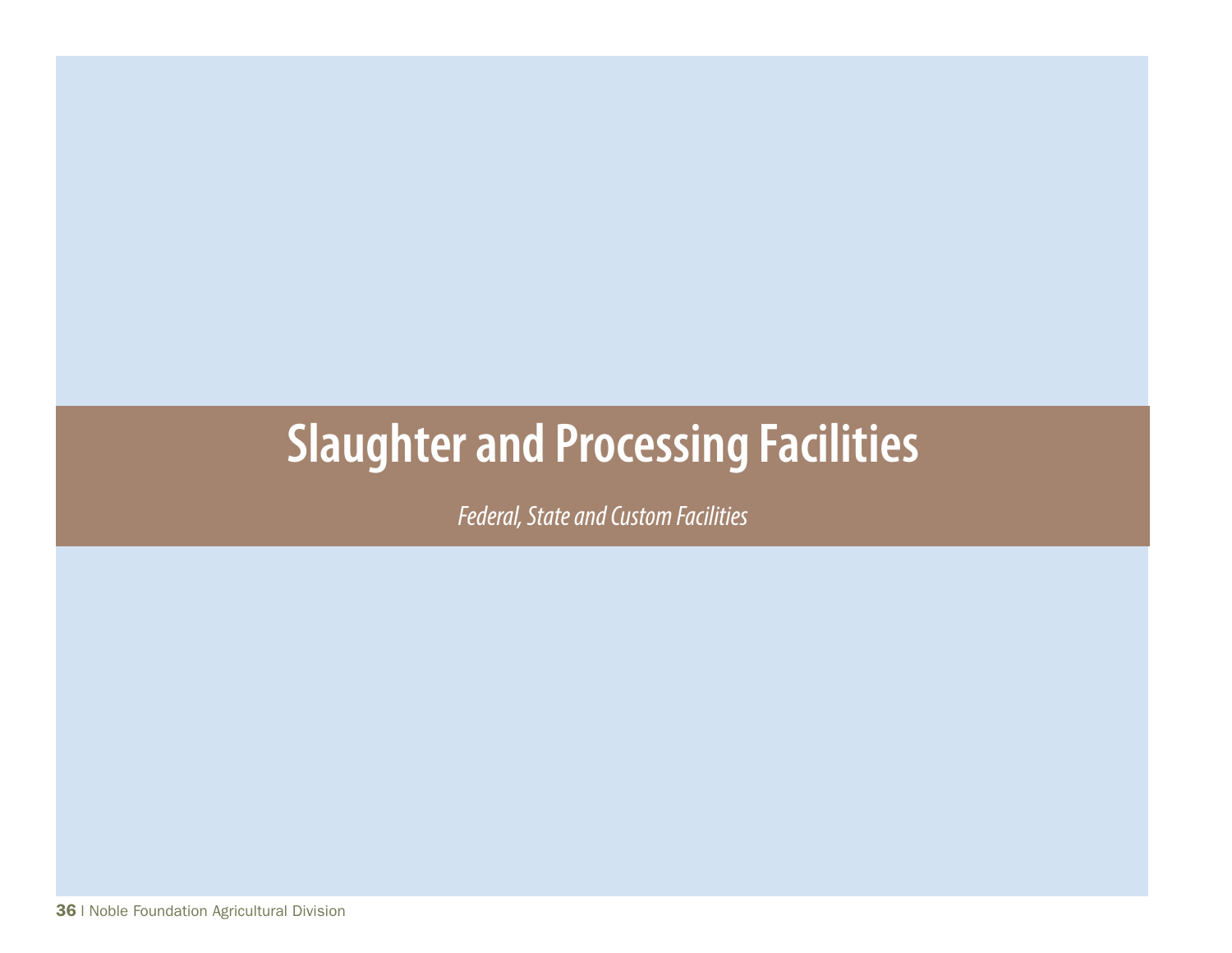### **Federal, State and Custom Slaughter and Processing Facilities**

| <b>FACILITY NAME*</b>                   | <b>ADDRESS</b>                                                                         | <b>CITY</b>       | <b>STATE</b> | <b>ZIP CODE</b> | <b>PHONE</b>     | <b>ACTIVITY*</b> |  |  |  |
|-----------------------------------------|----------------------------------------------------------------------------------------|-------------------|--------------|-----------------|------------------|------------------|--|--|--|
| Alex Rogers Processing Plant            | 1925 S.E. 29th                                                                         | Oklahoma City     | OK           | 73129           | (405) 677-2306   | P                |  |  |  |
| <b>Brown's Meat Processing</b>          | 7925 E. 137 Rd.                                                                        | Holdenville       | OK           | 74848           | (405) 379-2979   | $\mathsf{C}$     |  |  |  |
| Butch's Processing, Inc.                | 12566 NS 3600                                                                          | Seminole          | OK           | 74868           | (405) 382-2833   | C                |  |  |  |
| <b>Butler's B&amp;B Processing</b>      | Rt. 1 Box 452                                                                          | Madill            | OK           | 73446           | (580) 795-2667   | C                |  |  |  |
| <b>Davis Arctic Processing</b>          | 316 E. Main St.                                                                        | <b>Davis</b>      | OK           | 73030           | (580) 369-2836   | $\mathsf{C}$     |  |  |  |
| Fischer's Meat Market*                  | 340 N. Main                                                                            | Muenster          | <b>TX</b>    | 76252           | (940) 759-4211   | C                |  |  |  |
| Ft. Cobb Locker Plant                   | P.O. Box 430                                                                           | Ft. Cobb          | OK           | 73038           | $(405)$ 643-2355 | C                |  |  |  |
| <b>Heartland Meat Processing</b>        | 1000 S. 6th                                                                            | Hartshorne        | OK           | 74547           | (918) 297-3315   | C                |  |  |  |
| <b>Hilltop Custom Processing</b>        | 11651 Duffy Rd.                                                                        | Lexington         | OK           | 73051           | (405) 527-7048   | C                |  |  |  |
| Kay's Custom Company                    | Rt. 3 Box 323                                                                          | <b>McAlester</b>  | OK           | 74501           | (918) 423-7400   | $\mathsf{C}$     |  |  |  |
| Larry's Meat & Produce                  | 20180 Hwy. 152                                                                         | <b>Union City</b> | OK           | 73090           | (405) 483-5504   | $\mathsf{C}$     |  |  |  |
| <b>Lawton Meat Processing</b>           | P.O. Box 441                                                                           | Lawton            | OK           | 73502           | (580) 353-6448   | $\mathsf C$      |  |  |  |
| <b>McCown Custom Meat Processing</b>    | 106 N.E. 7th St.                                                                       | Idabel            | OK           | 74745           | $(580)$ 286-5351 | $\mathsf{C}$     |  |  |  |
| <b>Martin's Meat and More</b>           | 14230 CR 1560                                                                          | Ada               | OK           | 74820           | (580) 332-4545   | P                |  |  |  |
| Oklahoma Meat Company LLC*              | 27191 State Hwy. 74                                                                    | Washington        | OK           | 73093           | (405) 288-6949   | $\mathsf C$      |  |  |  |
| Porter's Custom Processing              | 2321 E. 2000 Rd.                                                                       | Hugo              | OK           | 74743           | (580) 326-0592   | C                |  |  |  |
| <b>Prairie Rose Processing</b>          | 834 County Rd. 1310                                                                    | Chickasha         | OK           | 73018           | (405) 224-6429   | C                |  |  |  |
| <b>Robert's Meat Plant</b>              | 302 E. Bethlehem Rd.                                                                   | Pauls Valley      | OK           | 73075           | (405) 238-2777   | C                |  |  |  |
| Rocking A Butcher Barn, LLC             | P.O. Box 1065                                                                          | Idabel            | OK           | 74745           | (580) 212-4334   | $\mathsf{C}$     |  |  |  |
| <b>Sweazea's Custom Meat Processing</b> | 2025 N. 3775                                                                           | Wetumka           | OK           | 74883           | $(405)$ 452-5131 | $\mathsf{C}$     |  |  |  |
| <b>Temple Processing</b>                | <b>Box 41</b>                                                                          | Temple            | OK           | 73568           | (580) 342-5031   | $\mathsf C$      |  |  |  |
| <b>Thunderbird Meat Processing</b>      | 201 S.E. 156th Ave.                                                                    | Norman            | OK           | 73026           | (405) 364-5270   | $\mathsf{C}$     |  |  |  |
| Tucker's Slaughterhouse                 | 524 Lee St.                                                                            | Durant            | OK           | 74701           | (580) 924-2560   | C                |  |  |  |
| <b>Urway Custom Meat Processing</b>     | 20870 E. Main                                                                          | Harrah            | OK           | 73045           | $(405)$ 454-3434 | P                |  |  |  |
| Windthorst Fine Meats*                  | 1 mile N of USPS Hwy. 281 E                                                            | Windthorst        | <b>TX</b>    | 76389           | $(940)$ 423-6655 | C                |  |  |  |
| <b>WR Meat Company</b>                  | 2750 E. Hwy. 7                                                                         | Sulphur           | OK           | 73086           | (580) 622-5929   | $\mathsf{C}$     |  |  |  |
| Federally inspected facilities*         | Processing and slaughter/processing combination are denoted as P and C, respectively.* |                   |              |                 |                  |                  |  |  |  |